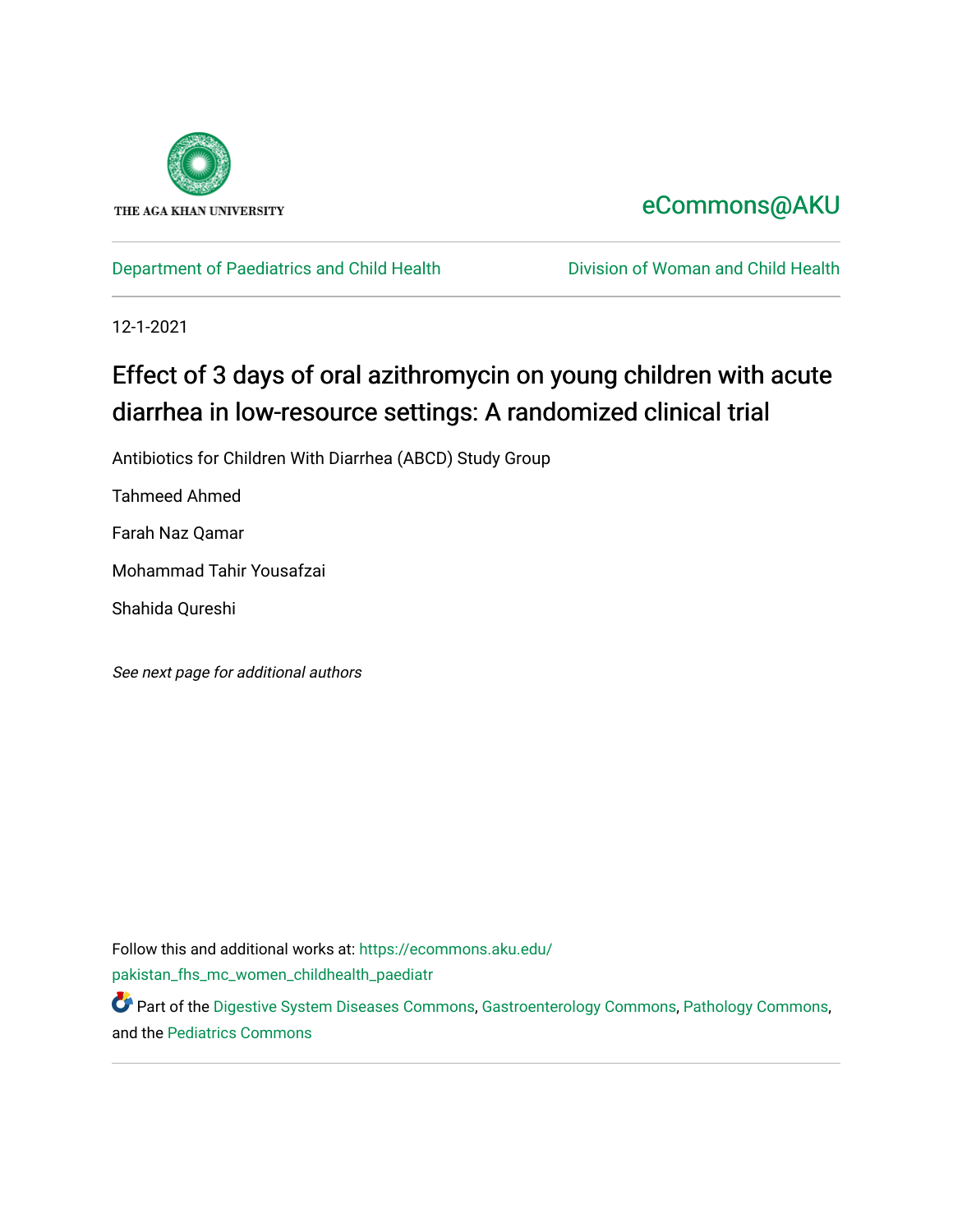## Authors

Antibiotics for Children With Diarrhea (ABCD) Study Group, Tahmeed Ahmed, Farah Naz Qamar, Mohammad Tahir Yousafzai, Shahida Qureshi, Sadia Shakoor, Rozina Thobani, Aneeta Hotwani, Furqan Kabir, and Jan Mohammed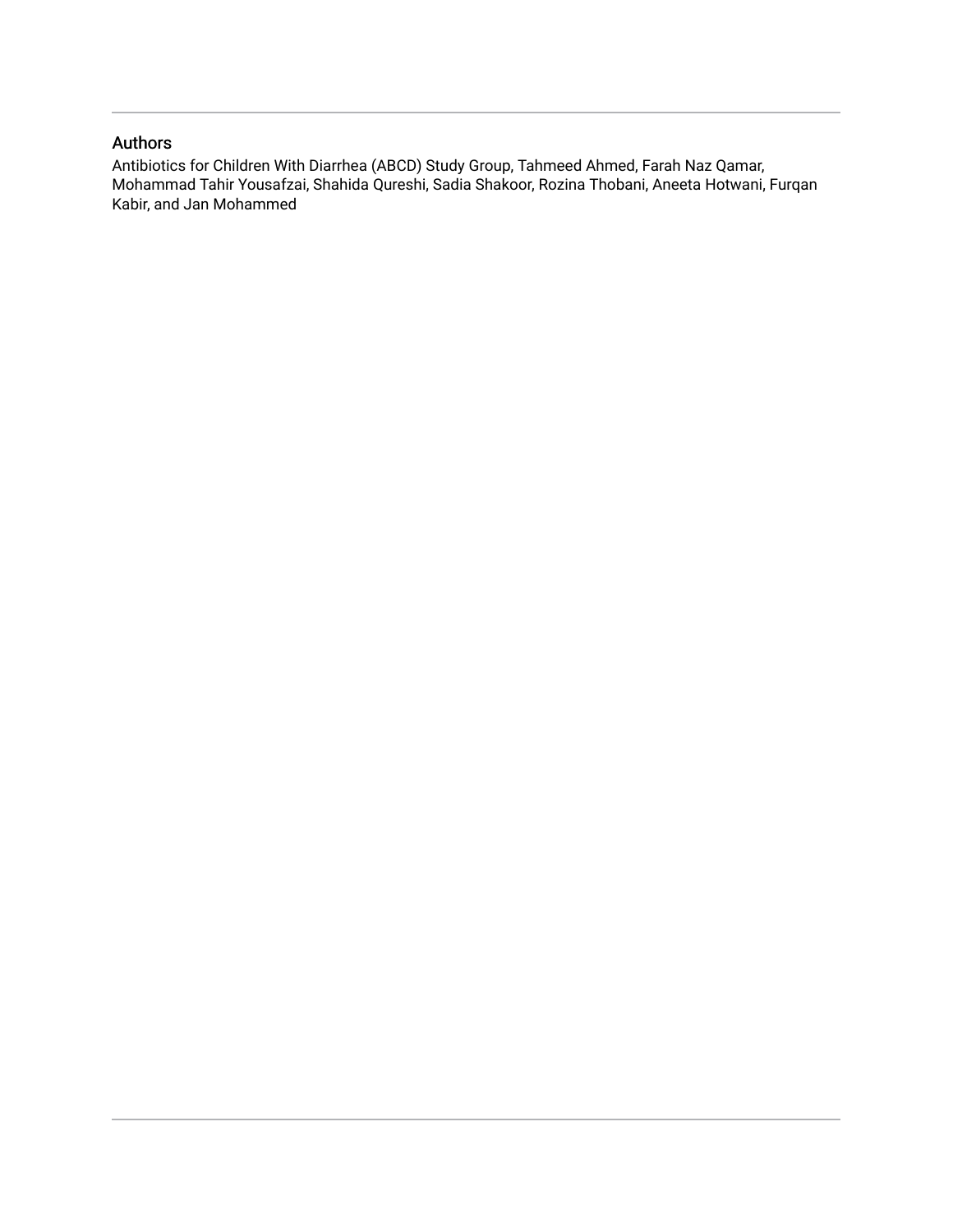

# **Original Investigation | Pediatrics** Effect of 3 Days of Oral Azithromycin on Young Children With Acute Diarrhea in Low-Resource Settings A Randomized Clinical Trial

The Antibiotics for Children With Diarrhea (ABCD) Study Group

## **Abstract**

**IMPORTANCE** World Health Organization (WHO) guidelines do not recommend routine antibiotic use for children with acute watery diarrhea. However, recent studies suggest that a significant proportion of such episodes have a bacterial cause and are associated with mortality and growth impairment, especially among children at high risk of diarrhea-associated mortality. Expanding antibiotic use among dehydrated or undernourished children may reduce diarrhea-associated mortality and improve growth.

**OBJECTIVE** To determine whether the addition of azithromycin to standard case management of acute nonbloody watery diarrhea for children aged 2 to 23 months who are dehydrated or undernourished could reduce mortality and improve linear growth.

**DESIGN, SETTING, AND PARTICIPANTS** The Antibiotics for Children with Diarrhea (ABCD) trial was a multicountry, randomized, double-blind, clinical trial among 8266 high-risk children aged 2 to 23 months presenting with acute nonbloody diarrhea. Participants were recruited between July 1, 2017, and July 10, 2019, from 36 outpatient hospital departments or community health centers in a mixture of urban and rural settings in Bangladesh, India, Kenya, Malawi, Mali, Pakistan, and Tanzania. Each participant was followed up for 180 days. Primary analysis included all randomized participants by intention to treat.

**INTERVENTIONS** Enrolled children were randomly assigned to receive either oral azithromycin, 10 mg/kg, or placebo once daily for 3 days in addition to standard WHO case management protocols for the management of acute watery diarrhea.

**MAIN OUTCOMES AND MEASURES** Primary outcomes included all-cause mortality up to 180 days after enrollment and linear growth faltering 90 days after enrollment.

**RESULTS** A total of 8266 children (4463 boys [54.0%]; mean [SD] age, 11.6 [5.3] months) were randomized. A total of 20 of 4133 children in the azithromycin group (0.5%) and 28 of 4135 children in the placebo group (0.7%) died (relative risk, 0.72; 95% CI, 0.40-1.27). The mean (SD) change in length-for-age z scores 90 days after enrollment was –0.16 (0.59) in the azithromycin group and −0.19 (0.60) in the placebo group (risk difference, 0.03; 95% CI, 0.01-0.06). Overall mortality was much lower than anticipated, and the trial was stopped for futility at the prespecified interim analysis.

**CONCLUSIONS AND RELEVANCE** The study did not detect a survival benefit for children from the addition of azithromycin to standard WHO case management of acute watery diarrhea in low-resource settings. There was a small reduction in linear growth faltering in the azithromycin

(continued)

**Open Access.** This is an open access article distributed under the terms of the CC-BY License.

JAMA Network Open. 2021;4(12):e2136726. doi:10.1001/jamanetworkopen.2021.36726 (Reprinted) December 16, 2021 1/13

### **Key Points**

**Question** Does the addition of azithromycin to the standard case management of acute watery diarrhea for children aged 2 to 23 months who are dehydrated or undernourished reduce mortality and improve linear growth?

**Findings** This randomized clinical trial of 8266 children was unable to detect a survival benefit for children from the addition of azithromycin to the standard World Health Organization (WHO) case management of acute watery diarrhea in low-resource settings.

**Meaning** In low-resource settings, adherence to current WHO case management protocols for watery diarrhea remains appropriate; antibiotic use is not warranted.

#### **+ [Visual Abstract](https://jama.jamanetwork.com/article.aspx?doi=10.1001/jamanetworkopen.2021.36726&utm_campaign=articlePDF%26utm_medium=articlePDFlink%26utm_source=articlePDF%26utm_content=jamanetworkopen.2021.36726)**

**+ [Supplemental content](https://jama.jamanetwork.com/article.aspx?doi=10.1001/jamanetworkopen.2021.36726&utm_campaign=articlePDF%26utm_medium=articlePDFlink%26utm_source=articlePDF%26utm_content=jamanetworkopen.2021.36726)**

Author affiliations and article information are listed at the end of this article.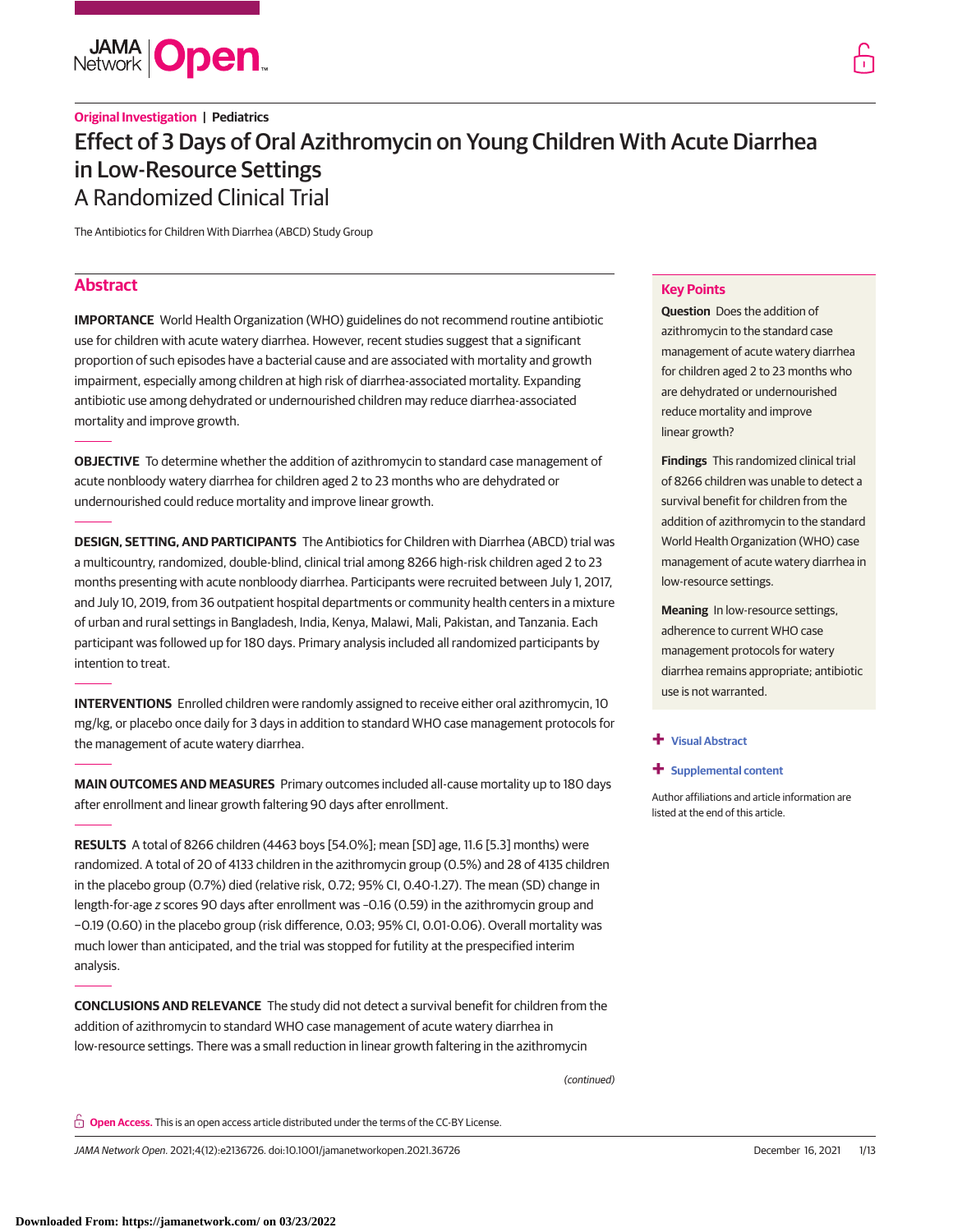#### Abstract (continued)

group, although the magnitude of this effect was not likely to be clinically significant. In low-resource settings, expansion of antibiotic use is not warranted. Adherence to current WHO case management protocols for watery diarrhea remains appropriate and should be encouraged.

**TRIAL REGISTRATION** ClinicalTrials.gov Identifier: [NCT03130114](https://clinicaltrials.gov/ct2/show/NCT03130114)

JAMA Network Open. 2021;4(12):e2136726. doi[:10.1001/jamanetworkopen.2021.36726](https://jama.jamanetwork.com/article.aspx?doi=10.1001/jamanetworkopen.2021.36726&utm_campaign=articlePDF%26utm_medium=articlePDFlink%26utm_source=articlePDF%26utm_content=jamanetworkopen.2021.36726)

### **Introduction**

Approximately half a million children die annually as a result of acute diarrhea,<sup>1</sup> mostly in sub-Saharan Africa and south Asia. The current World Health Organization (WHO) guidelines for the case management of acute diarrhea (rehydration, supplemental zinc, continued feeding, and follow-up)<sup>2</sup> have contributed to significant reductions in diarrhea-associated mortality.<sup>3,4</sup> These guidelines do not include the use of antibiotics except in the case of bloody diarrhea or suspected cholera.

Studies have shown that 1 or more pathogens can be identified in more than two-thirds of children with acute diarrhea in low- and middle-income settings.<sup>5-7</sup> After rotavirus, bacterial pathogens such as Shigella, heat-stable enterotoxin-producing Escherichia coli (ST-ETEC), Campylobacter, and typical enteropathogenic E coli are the leading causes of diarrhea. These bacterial pathogens are associated with subsequent death<sup>8</sup> and linear growth faltering.<sup>9</sup> With the implementation of rotavirus vaccine programs, the relative contributions of bacterial causes will likely increase but will remain undiagnosed in the absence of point-of-care diagnostics. Current treatment guidelines may therefore be missing the opportunity to appropriately treat bacterial diarrhea in a select group of young children with dehydrating diarrhea or undernutrition who are at particularly high risk of diarrhea-associated mortality.<sup>1,10,11</sup>

Azithromycin, a macrolide with a broad spectrum of antibacterial activity, is effective against common diarrheal pathogens, including enterotoxigenic E coli, Shigella, and Campylobacter species. In addition, there are yet-uncharacterized survival benefits, as indicated by improved survival among young children who benefitted from the biannual mass administration of drugs in high-mortality settings in Africa.<sup>12-14</sup> At the same time, there are concerns regarding the potential wide use of azithromycin as prophylaxis on the emergence of antimicrobial resistance in children and their communities.

We conducted a multicountry, randomized, placebo-controlled clinical trial (ie, the Antibiotics for Children With Diarrhea [ABCD] trial) to determine whether the addition of azithromycin to the standard case management of acute nonbloody, watery diarrhea among children 2 to 23 months of age who are dehydrated or undernourished could reduce mortality and improve linear growth.

### **Methods**

### **Study Design**

The ABCD trial was a multicountry, multicenter, double-blinded, randomized, parallel-group, placebo-controlled clinical trial implemented in Bangladesh, India, Kenya, Malawi, Mali, Pakistan, and Tanzania. The trial protocol has been published<sup>15</sup> [\(Supplement 1\)](https://jama.jamanetwork.com/article.aspx?doi=10.1001/jamanetworkopen.2021.36726&utm_campaign=articlePDF%26utm_medium=articlePDFlink%26utm_source=articlePDF%26utm_content=jamanetworkopen.2021.36726). Ethics approval was obtained from the WHO Ethics Review Committee as well from the participating countries. Written informed consent was obtained from the primary caregiver. This study followed the Consolidated Standards of Reporting Trials [\(CONSORT\)](https://www.equator-network.org/reporting-guidelines/consort/) reporting guideline.

 $\stackrel{\frown}{\Box}$  JAMA Network Open. 2021;4(12):e2136726. doi:10.1001/jamanetworkopen.2021.36726 (Reprinted) December 16, 2021 2/13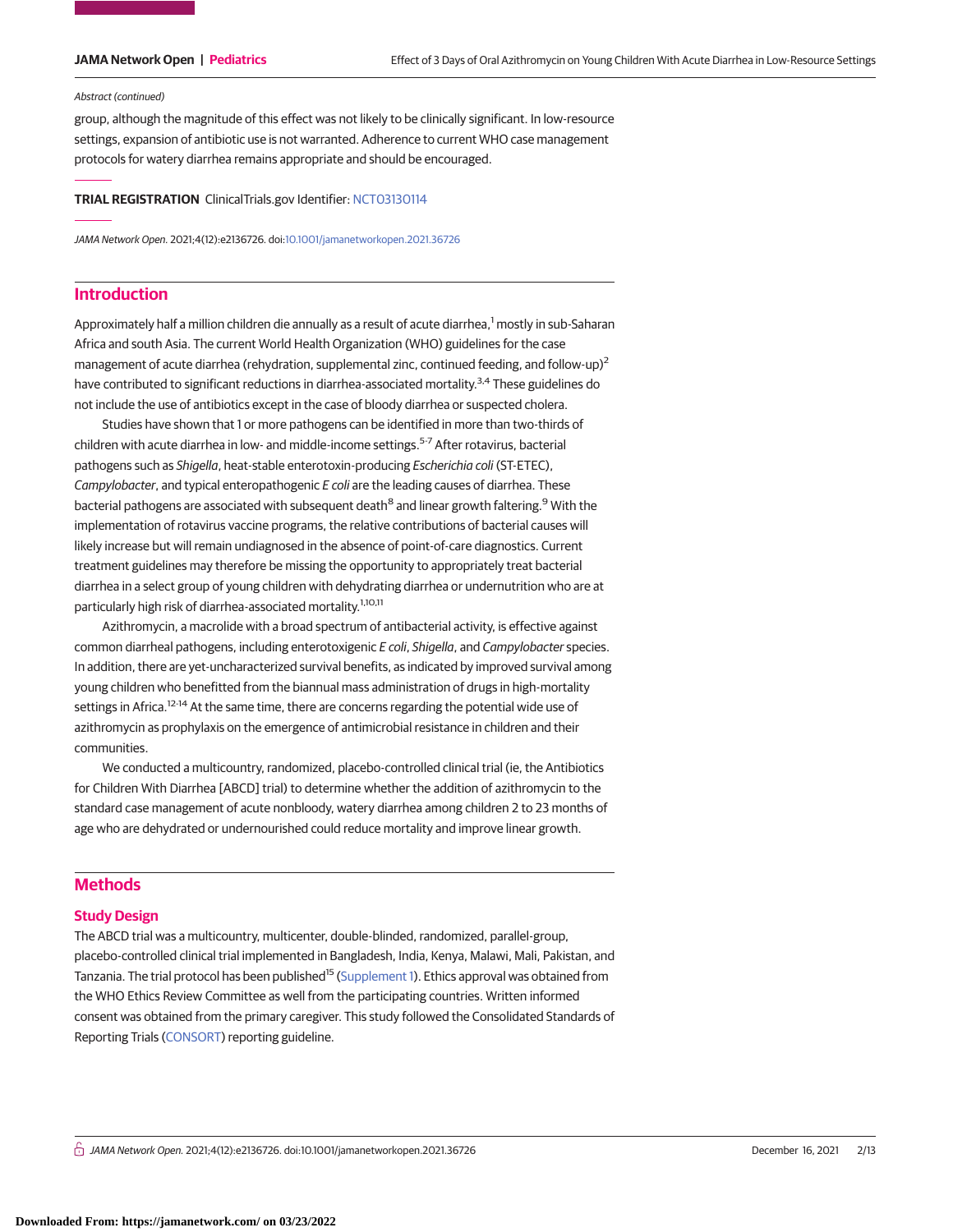#### **Study Setting**

Participants were recruited between July 1, 2017, and July 10, 2019, from 36 outpatient hospital departments or community health centers in a mixture of urban and rural settings across the 7 countries (eTable 3 in [Supplement 2\)](https://jama.jamanetwork.com/article.aspx?doi=10.1001/jamanetworkopen.2021.36726&utm_campaign=articlePDF%26utm_medium=articlePDFlink%26utm_source=articlePDF%26utm_content=jamanetworkopen.2021.36726). Staff underwent standardized training in key study processes and in the Integrated Management of Childhood Illness guidelines for the management of acute diarrheal illness.<sup>2</sup>

The 7 countries were selected based on having a large number of children presenting with diarrhea and/or high rates of malnutrition and having a relatively high rate of diarrhea-associated mortality in the Global Enteric Multicenter Study (GEMS),<sup>5</sup> as well as having teams experienced in the conduct of large intervention trials.

### **Participants**

#### **Screening and Recruitment**

All children 2 to 23 months of age presenting with diarrhea at the clinics were screened for inclusion. Children with acute watery diarrhea ( $\geq$ 3 watery stools in the previous 24 hours), some or severe dehydration, and/or moderate wasting (defined as a weight-for-length z score >−3 and ≤−2 or a mid-upper arm circumference ≥115 mm and <125 mm) and/or severe stunting were eligible.<sup>15</sup>

Children were excluded if they had dysentery, suspected cholera, severe acute malnutrition, signs of any other infection requiring antibiotic treatment, received antibiotics in the last 14 days, were already enrolled in another trial, or lived outside the study area. Detailed inclusion and exclusion criteria are provided in the trial protocol [\(Supplement 1\)](https://jama.jamanetwork.com/article.aspx?doi=10.1001/jamanetworkopen.2021.36726&utm_campaign=articlePDF%26utm_medium=articlePDFlink%26utm_source=articlePDF%26utm_content=jamanetworkopen.2021.36726).<sup>15</sup>

#### **Randomization and Masking**

Participants were randomized (1:1) to either oral azithromycin, 10 mg/kg/d, once daily for 3 days or placebo. Both active treatment and placebo were supplied as dry sugar-based powders in dark glass bottles. The content of each bottle was identical except for the absence of azithromycin in the placebo.

Site-stratified individual randomization with permuted blocks of varying size (4, 6, or 8) was used. The computer-generated randomization sequence was prepared centrally at the WHO. Allocation was concealed through the use of prelabeled treatment bottles. All sites received identical treatment bottles, labeled by participant number, containing dry powder equivalent to 200 mg/5 mL of azithromycin (1.2 g) or placebo. Participants' guardians, care providers, and investigators were blinded to randomized group assignment.

Participants received the allocated study treatment immediately after randomization. All doses were administered by research staff in the clinic (day 1) and then administered or directly observed at home (days 2 and 3). For children with some or severe dehydration, randomization was performed only after the child had been stabilized and dehydration was corrected. All participants received standard care for diarrheal disease, including zinc, rehydration, and nutritional counseling following WHO guidelines.<sup>2</sup>

#### **Study Procedures**

Trial personnel collected data at enrollment and at follow-up visits scheduled on days 2, 3, 45, 90, and 180 after enrollment. Participants' vital status was ascertained through caregiver report at the clinic, at home, and by telephone follow-up visits. Hospital records of participants who were reported to have died were abstracted (if available), and a standardized verbal autopsy interview was conducted to assess the date, cause, and context of death. Hospitalizations were assessed by caregiver report at each study visit. Length, weight, and mid–upper arm circumference were measured at enrollment and at day 90 using standardized procedures.16 The WHO Child Growth Standards were used to calculate sex- and age-standardized z scores.<sup>17</sup> Stool and nasopharyngeal samples were collected on day 1 (stool from participants only), day 90, and day 180 from participants and a household child contact (sibling) for isolation of E coli and Streptococcus pneumoniae,

 $\bigcap$  JAMA Network Open. 2021;4(12):e2136726. doi:10.1001/jamanetworkopen.2021.36726 (Reprinted) December 16, 2021 3/13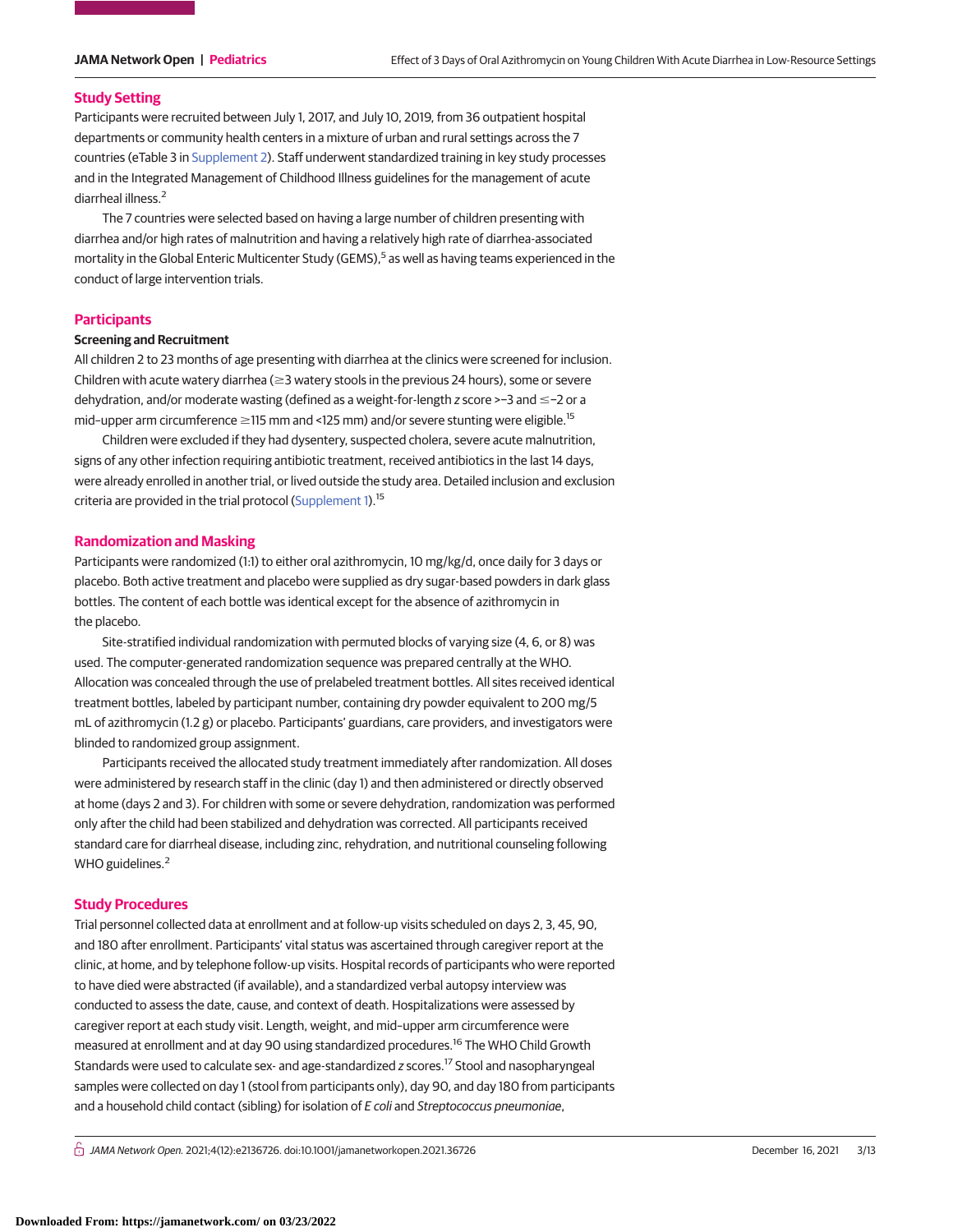respectively. Sensitivity to azithromycin was tested using the E-test<sup>18</sup> for E coli and the Microscan Autoscan4 (Beckman Coulter) for S pneumoniae. Sensitivity to other antibiotics was tested using the Microscan Autoscan4. Clinical minimum inhibitory concentration cutoffs corresponding to nonsusceptibility from the 2016 Clinical and Laboratory Standards Institute<sup>19</sup> were used to define resistant isolates of E coli and S pneumoniae.

### **Study Outcomes**

Two primary outcomes were compared by trial group: (1) all-cause mortality within 180 days of enrollment and (2) change in linear growth measured as change in the length-for-age z score between enrollment and day 90 after enrollment. Secondary outcomes included change in anthropometric measures of acute malnutrition (weight-for-age z score, weight-for-length z score, and mid–upper arm circumference), proportion of children hospitalized in the 90 days after enrollment, and the composite proportion of children hospitalized or who had died 10 days after enrollment or 90 days after enrollment. Furthermore, the prevalence of antimicrobial resistance to azithromycin among E coli and S pneumoniae isolates at day 90 and day 180 was compared by group in a random subsample of children enrolled in the ABCD trial in year 1 and their household contacts (siblings).

Definitions of all outcomes are provided in the protocol and statistical analysis plan [\(Supplement 1\)](https://jama.jamanetwork.com/article.aspx?doi=10.1001/jamanetworkopen.2021.36726&utm_campaign=articlePDF%26utm_medium=articlePDFlink%26utm_source=articlePDF%26utm_content=jamanetworkopen.2021.36726).20,21 All participant-related information was stored securely at study sites. Data were entered into a web-based, data management platform and centrally managed by RTI International.

### **Statistical Analysis**

Based on previous data from GEMS,<sup>5</sup> we anticipated 2.7% mortality by day 180 in the control group. At 1:1 allocation, 5750 children per group would provide 90% power at 95% confidence of detecting a 35% or more reduction in mortality in the azithromycin group, allowing for 10% loss to follow-up before completion and 1 interim analysis. This size provided 80% power and 95% confidence to detect a 0.04 or more absolute difference in the mean change in the length-for-age z score between study groups at day 90, assuming an SD of 0.7. All P values were from 2-sided tests and results were deemed statistically significant at  $P < .05$ .

Analytical plans were defined a priori and have been published.<sup>21</sup> Primary analysis included all randomized participants by intention to treat. To obtain a relative risk for death up to day 180, a log-binomial regression (including country as a covariate to account for randomization scheme) was performed. Censored individuals who withdrew consent or were lost to follow-up were considered to be living. For the coprimary outcome, we used a linear regression model adjusted for country and baseline length-for-age z score to compare participants surviving to day 90 in the 2 groups. We also conducted prespecified subgroup analyses for the primary outcomes by site, age, sex, anthropometry, and socioeconomic status. Outcomes were not adjusted for multiple comparisons. For comparisons of antimicrobial resistance between groups, a noninferiority margin of 10% (absolute difference) was defined and tested by the continuity-corrected  $\chi^2$  test.<sup>22</sup>

Accruing data were monitored, in confidence, by the data safety monitoring board (DSMB) with an interim analysis performed in June 2019, when 40% and 50% of the proposed 11 500 children had been followed up for the primary mortality outcome and the growth outcome, respectively. The DSMB recommended that the trial be stopped for futility on the mortality outcome because available data indicated that the predictive power for rejecting the null hypothesis of no difference in mortality by day 180 was 7% if the trial continued recruitment to target enrollment. For change in lengthfor-age z score, despite a reasonable predictive power (68%) to reject the null hypothesis of no difference in change in length-for-age z score, the DSMB considered the effect size to be of insufficient clinical or public health relevance significance. Recruitment was stopped at all sites thereafter, although all participants recruited up to that point were followed up for 180 days from recruitment. All ethics committees and regulatory authorities were informed.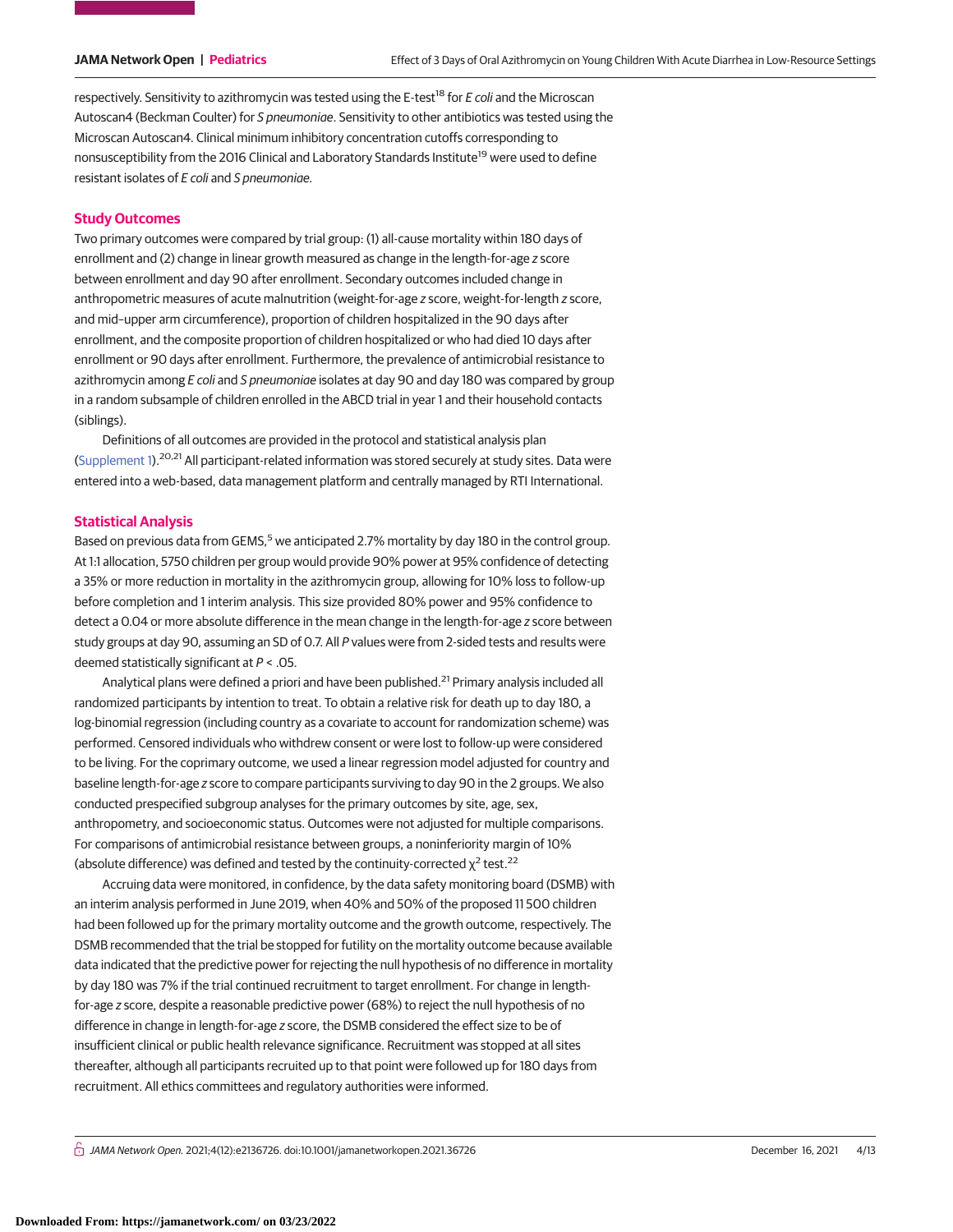### **Results**

Of 66 379 children screened for eligibility, 8268 were randomized (4463 boys [54.0%]; mean [SD] age, 11.6 [5.3] months; 4133 to the azithromycin group and 4135 to the placebo group) from July 1, 2017, through July 10, 2019 (**Table 1**; **Figure**). A total of 2726 children (33.0%) had moderate wasting, and 1249 (15.1%) had severe stunting (Table 1). The most common reasons for ineligibility were either the absence of dehydration or undernutrition or the receipt of antibiotics in the 14 days prior to screening. There were no differences between groups in demographic and anthropometric characteristics at baseline. We had complete data on 3934 of 4135 children (95.1%) in the placebo group and 3920 of 4133 children (94.8%) in the azithromycin group.

Overall, 52 of 4133 children (1.3%) in the azithromycin group and 48 of 4135 children (1.2%) in the placebo group did not receive all 3 doses of the treatment. There were 20 deaths (0.5%) in the azithromycin group and 28 deaths (0.7%) in the placebo group (relative risk, 0.72; 95% CI, 0.40-1.27; P = .25) (**Table 2**). The mean (SD) change in length-for-age z score from day 1 to day 90 was −0.16 (0.59) in the azithromycin group and −0.19 (0.60) in the placebo group (risk difference, 0.03; 95% CI, 0.01-0.06;  $P = .007$ ). The results were similar in a per-protocol analysis (eTable 2 in [Supplement 2\)](https://jama.jamanetwork.com/article.aspx?doi=10.1001/jamanetworkopen.2021.36726&utm_campaign=articlePDF%26utm_medium=articlePDFlink%26utm_source=articlePDF%26utm_content=jamanetworkopen.2021.36726).

No evidence of modification of treatment effect with respect to participant age, sex, wealth quintile, or reason for enrollment was noted for either primary outcome (eFigures 1 and 2 in [Supplement 2\)](https://jama.jamanetwork.com/article.aspx?doi=10.1001/jamanetworkopen.2021.36726&utm_campaign=articlePDF%26utm_medium=articlePDFlink%26utm_source=articlePDF%26utm_content=jamanetworkopen.2021.36726). For the combined outcome of death or hospitalization, there were 45 events by day 10 in the azithromycin group and 68 events by day 10 in the placebo group (1.1% vs 1.6%; relative risk, 0.66; 95% CI, 0.46-0.96) (Table 2). At day 90, there were 178 events in the azithromycin group and 226 events in the placebo group (4.3% vs 5.5%; relative risk, 0.79; 95% CI, 0.65-0.95). There were 170 hospitalizations by day 90 in the azithromycin group compared with 211 hospitalizations in the placebo group (4.1% vs 5.1%; relative risk, 0.81; 95% CI, 0.66-0.98). There were no statistically significant differences in the change in other anthropometric indices between the 2 groups.

| Table 1. Characteristics of Participants at Baseline                  |                               |                                    |  |  |  |
|-----------------------------------------------------------------------|-------------------------------|------------------------------------|--|--|--|
|                                                                       | Mean (SD)                     |                                    |  |  |  |
| Characteristic                                                        | Placebo group<br>$(n = 4135)$ | Azithromycin group<br>$(n = 4133)$ |  |  |  |
| Age, mo                                                               | 11.6(5.3)                     | 11.7(5.2)                          |  |  |  |
| Sex                                                                   |                               |                                    |  |  |  |
| Male                                                                  | 2219 (53.7)                   | 2244 (54.3)                        |  |  |  |
| Female                                                                | 1916 (46.3)                   | 1889 (45.7)                        |  |  |  |
| Anthropometry                                                         |                               |                                    |  |  |  |
| Weight, kg                                                            | 7.5(1.5)                      | 7.5(1.4)                           |  |  |  |
| Length, cm                                                            | 70.0(6.4)                     | 70.2(6.2)                          |  |  |  |
| MUAC, cm                                                              | 13.1(1.21)                    | 13.1(1.2)                          |  |  |  |
| LAZ, z score                                                          | $-1.5(1.3)$                   | $-1.5(1.3)$                        |  |  |  |
| WLZ, z score                                                          | $-1.1(1.2)$                   | $-1.1(1.2)$                        |  |  |  |
| Prevalence of severe stunting (LAZ ≤-3.0), No. (%)                    | 614(14.8)                     | 635 (15.4)                         |  |  |  |
| Prevalence of moderate wasting $(-3.0 \le WLZ \le -2.0)$ . No. $(\%)$ | 1340 (32.4)                   | 1386 (33.5)                        |  |  |  |
| Prevalence of some or severe dehydration, No. (%)                     | 2278 (55.1)                   | 2232 (54.0)                        |  |  |  |
| <b>Maternal characteristics</b>                                       |                               |                                    |  |  |  |
| Age, y                                                                | 25.7(5.6)                     | 25.7(5.6)                          |  |  |  |
| Height, cm                                                            | 155.2(7.3)                    | 155.2(7.6)                         |  |  |  |
| Weight, kg                                                            | 56.2(12.4)                    | 56.1(12.3)                         |  |  |  |
| <b>BMI</b>                                                            | 23.3(4.5)                     | 23.2(4.7)                          |  |  |  |
| Education, y                                                          | 6.1(4.3)                      | 6.1(4.4)                           |  |  |  |
| No. of children <5 y in the household                                 | 1.6(0.9)                      | 1.7(1.1)                           |  |  |  |
| Socioeconomic wealth quintile <sup>a</sup>                            | 3.3(1.4)                      | 3.5(1.4)                           |  |  |  |
| Azithromycin-resistant Escherichia coli in stool, No./total No. (%)   | 257/958 (26.8)                | 264/933 (28.3)                     |  |  |  |

Abbreviations: BMI, body mass index (calculated as weight in kilograms divided by height in meters squared); LAZ, length-for-age z score; MUAC, mid–upper arm circumference; WLZ, weight-for-length z score.

a Wealth quintiles constructed against countryspecific wealth distributions as reported in each country's most recent Demographic and Health Survey.

 $\bigcap$  JAMA Network Open. 2021;4(12):e2136726. doi:10.1001/jamanetworkopen.2021.36726 (Reprinted) December 16, 2021 5/13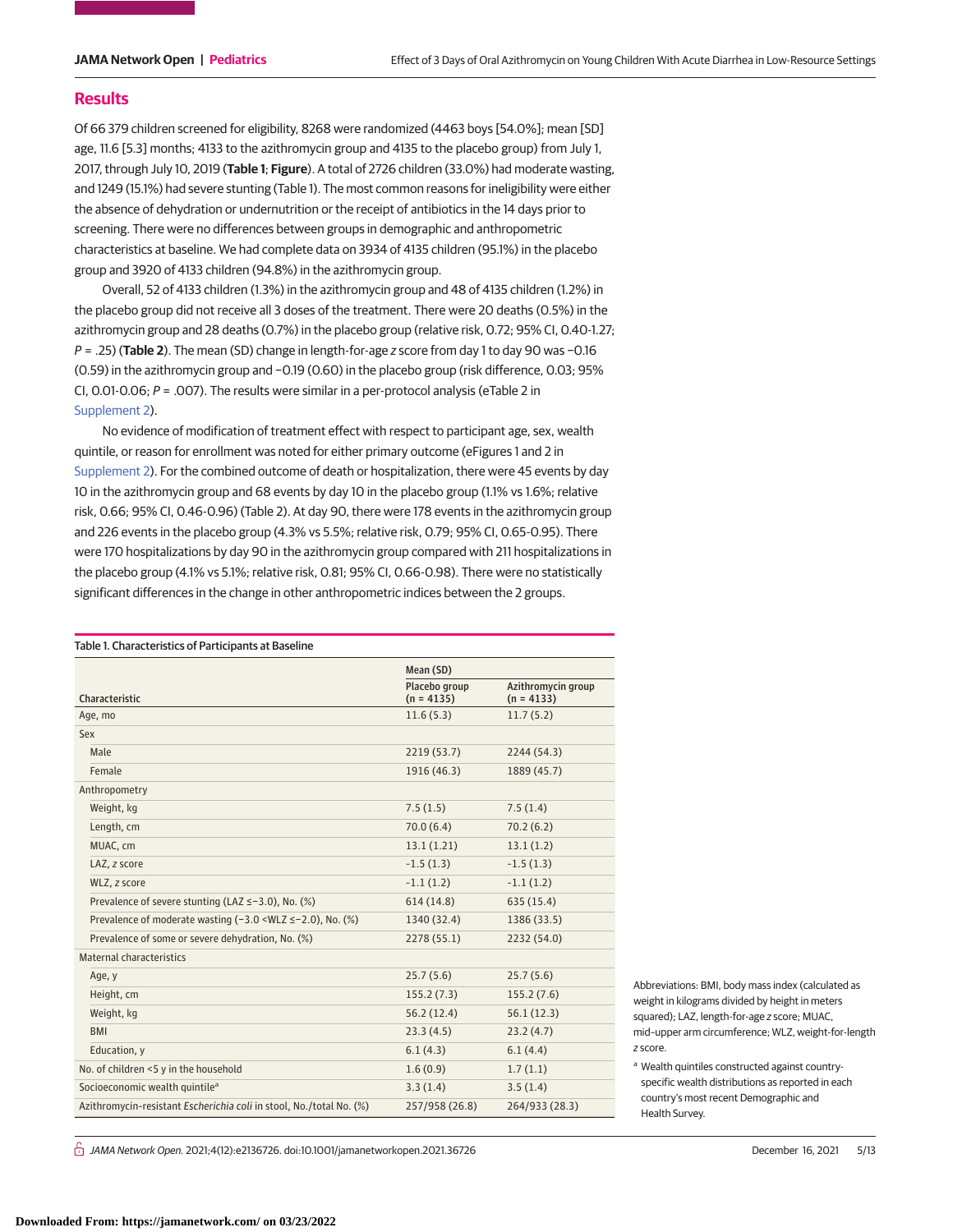Resistance to azithromycin in stool E coli and in nasopharyngeal S pneumoniae from participants in the azithromycin group was not greater than that in the placebo group at both day 90 (207 of 848 [24.4%] vs 213 of 875 [24.3%] for E coli and 238 of 838 [28.4%] vs 227 of 869 [26.1%] for S pneumoniae) and day 180 (186 of 805 [23.1%] vs 177 of 846 [20.9%] for E coli and 211 of 783 [26.9%] vs 217 of 826 [26.3%] for S pneumoniae), using noninferiority analysis (**Table 3**). Similarly, resistance to azithromycin in stool E coli and in nasopharyngeal S pneumoniae from household contacts of participants in the treatment group was not greater than that in the placebo group at both day 90 (52 of 372 [14.0%] vs 48 of 385 [12.5%] for E coli and 87 of 372 [23.4%] vs 81 of 385 [21.0%] for S pneumoniae) and day 180 (47 of 333 [14.1%] vs 50/358 [14.0%] for E coli and 63 of 333 [18.9%] vs 75 of 359 [20.9%] for S pneumoniae).

There were no differences between the 2 groups with regard to resistance shown by  $E$  coli or S pneumoniae isolates to other classes of antibiotics at any of the time points tested up to day 180 in either index children or their contacts (eTables 4-7 in [Supplement 2\)](https://jama.jamanetwork.com/article.aspx?doi=10.1001/jamanetworkopen.2021.36726&utm_campaign=articlePDF%26utm_medium=articlePDFlink%26utm_source=articlePDF%26utm_content=jamanetworkopen.2021.36726).



LAZ indicates length-for-age z score.

a Children fell into more than 1 of the following categories.

<sup>c</sup> Outcome (vital status) available for 4093 children in the placebo group; 40 additional children were presumed alive.

<sup>b</sup> Outcome (vital status) available for 4087 children in the placebo group; 48 additional children were presumed alive.

 $\bigcap$  JAMA Network Open. 2021;4(12):e2136726. doi:10.1001/jamanetworkopen.2021.36726 (Reprinted) December 16, 2021 6/13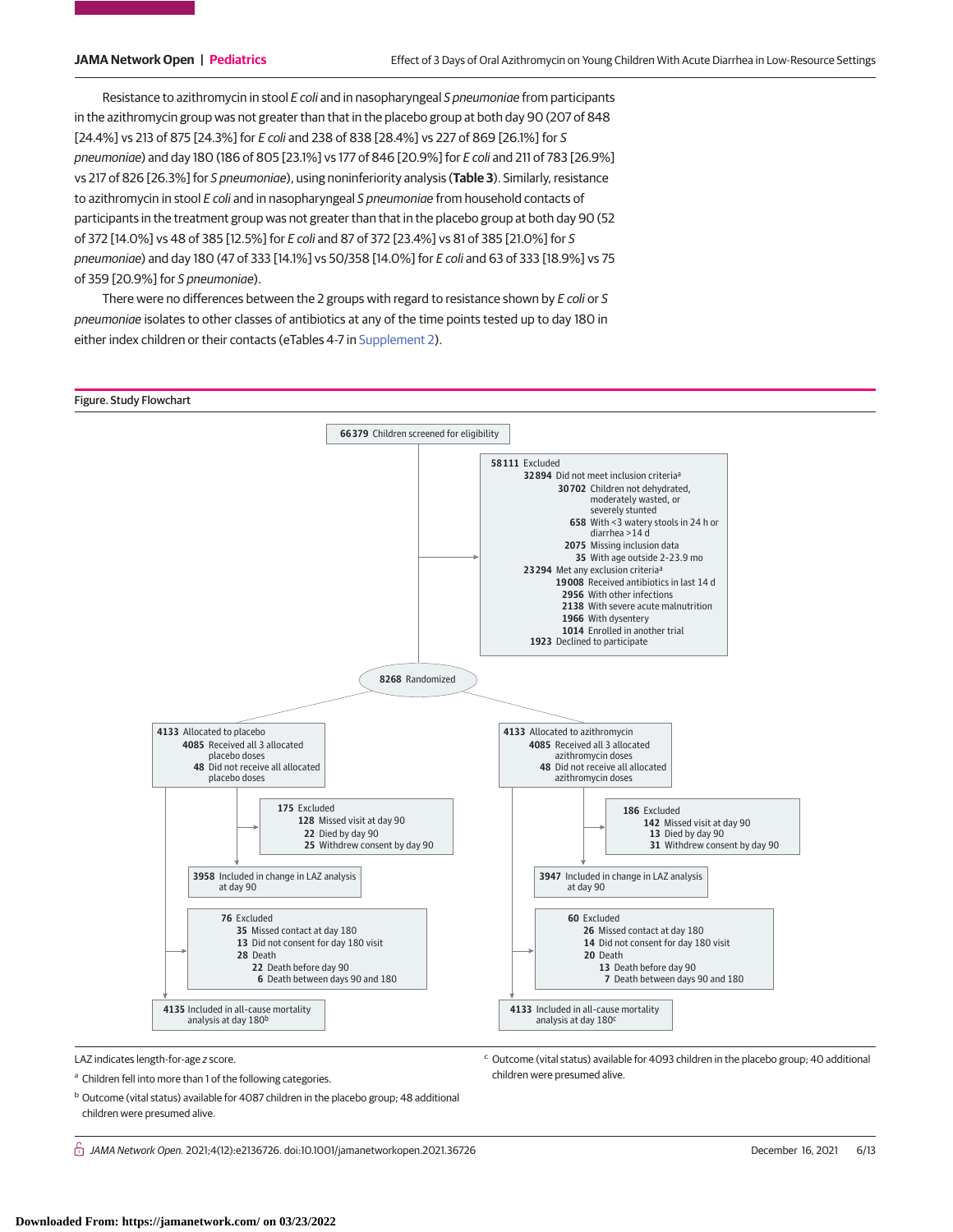#### **Serious Adverse Events**

Hospitalization or death by day 10 was considered to be a serious adverse event for this study; this outcome was statistically significantly lower in the azithromycin group than in the placebo group (45 of 4133 [1.1%] and 68 of 4135 [1.6%]) (Table 2). Two other serious events, seizures (azithromycin group) and severe colitis (placebo group), occurred in 1 participant each.

### **Discussion**

In this large, multicenter randomized clinical trial, we did not detect a difference in mortality within 180 days of enrollment between children who received azithromycin and those who received placebo, in addition to standard WHO treatment for acute watery diarrhea. A small statistically significant difference between groups was observed for the coprimary outcome of change in linear growth (change in length-for-age z score) between enrollment and day 90. This small difference corresponds to a 1-mm difference in length over 3 months for a 1-year-old child, a change unlikely to be of clinical or public health significance.

#### Table 2. Primary and Secondary Outcomes

| Outcome                                                               | Placebo group<br>$(n = 4135)$ | Azithromycin group<br>$(n = 4133)$ | RR or RD (95% CI)                    | P value |
|-----------------------------------------------------------------------|-------------------------------|------------------------------------|--------------------------------------|---------|
| Primary outcomes                                                      |                               |                                    |                                      |         |
| 180-d Mortality, No. $(\%)^a$                                         | 28(0.7)                       | 20(0.5)                            | RR, 0.72 (0.40 to 1.27) <sup>b</sup> | .25     |
| 90-d $\Delta$ LAZ, change, mean (SD)                                  | $-0.19(0.60)$                 | $-0.16(0.59)$                      | RD, 0.03 (0.01 to 0.06) <sup>c</sup> | .007    |
| Secondary outcomes, No. (%)                                           |                               |                                    |                                      |         |
| Hospitalization or death <sup>d</sup>                                 |                               |                                    |                                      |         |
| By day 10                                                             | 68(1.6)                       | 45(1.1)                            | RR, 0.66 (0.46 to 0.96)              | .31     |
| By day 90                                                             | 226(5.5)                      | 178(4.3)                           | RR, 0.79 (0.65 to 0.95)              | .01     |
| Hospitalization                                                       |                               |                                    |                                      |         |
| By day 90                                                             | 211(5.1)                      | 170(4.1)                           | RR, 0.81 (0.66 to 0.98)              | .03     |
| Anthropometric outcomes,<br>change day 1-90, mean (SD) <sup>a,e</sup> |                               |                                    |                                      |         |
| <b>AWAZ</b>                                                           | 0.17(0.57)                    | 0.20(0.57)                         | RD, 0.02 (0.00 to 0.05)              | .05     |
| <b>AWLZ</b>                                                           | 0.28(0.82)                    | 0.30(0.82)                         | RD, $0.01$ (-0.02 to 0.05)           | .43     |
| <b>AMUAC</b>                                                          | 0.60(0.71)                    | 0.61(0.68)                         | RD, 0.00 (-0.03 to 0.03)             | .98     |

Abbreviations: ΔLAZ, change in length-for-age z score; ΔMUAC, change in mid–upper arm circumference; ΔWAZ, change in weight-for-age z score; ΔWLZ, change in weight-for-length z score; RD, risk difference; RR, relative risk.

- <sup>a</sup> Causes of death (eTable 1 in [Supplement 2\)](https://jama.jamanetwork.com/article.aspx?doi=10.1001/jamanetworkopen.2021.36726&utm_campaign=articlePDF%26utm_medium=articlePDFlink%26utm_source=articlePDF%26utm_content=jamanetworkopen.2021.36726).
- **b** Relative risk from log-binomial regression, adjusted for country.
- <sup>c</sup> Risk difference in ΔLAZ from linear regression adjusted for baseline LAZ and country.
- <sup>d</sup> Log-binomial regression adjusted for country, effect in terms of relative risk, 95% CI.
- <sup>e</sup> Linear regression, respectively, of WAZ, WLZ, and MUAC adjusted for baseline WAZ, WLZ, and MUAC and country.

Table 3. Antimicrobial Resistance to Azithromycin in Participant Children and Their Household Contacts<sup>a</sup>

|                           | $No./total No.$ $(\%)$ |                    |                                       |  |
|---------------------------|------------------------|--------------------|---------------------------------------|--|
| Characteristic            | Placebo group          | Azithromycin group | Risk difference (95% CI) <sup>b</sup> |  |
| Participants <sup>c</sup> |                        |                    |                                       |  |
| Escherichia coli          |                        |                    |                                       |  |
| Day 90                    | 213/875 (24.3)         | 207/848 (24.4)     | $0.001 (-0.04 to 0.04)$               |  |
| Day 180                   | 177/846 (20.9)         | 186/805 (23.1)     | $0.02$ (-0.02 to 0.06)                |  |
| Streptococcus pneumoniae  |                        |                    |                                       |  |
| Day 90                    | 227/869 (26.1)         | 238/838 (28.4)     | $0.02$ (-0.02 to 0.06)                |  |
| Day 180                   | 217/826 (26.3)         | 211/783 (26.9)     | $0.01$ (-0.04 to 0.05)                |  |
| Contacts                  |                        |                    |                                       |  |
| Escherichia coli          |                        |                    |                                       |  |
| Day 90                    | 48/385 (12.5)          | 52/372 (14.0)      | $0.02$ (-0.03 to 0.06)                |  |
| Day 180                   | 50/358 (14.0)          | 47/333 (14.1)      | $0.001 (-0.05 to 0.05)$               |  |
| Streptococcus pneumoniae  |                        |                    |                                       |  |
| Day 90                    | 81/385 (21.0)          | 87/372 (23.4)      | $0.02$ (-0.04 to 0.08)                |  |
| Day 180                   | 75/359 (20.9)          | 63/333 (18.9)      | $-0.02$ ( $-0.08$ to 0.04)            |  |

 $\bigcap$  JAMA Network Open. 2021;4(12):e2136726. doi:10.1001/jamanetworkopen.2021.36726 (Reprinted) December 16, 2021 7/13

- <sup>a</sup> Resistance: intermediate and resistant samples were considered as resistant.
- **b** Noninferiority: resistance in the azithromycin group will not exceed resistance in placebo group by more than 10% (noninferiority margin). Adjusted by country.
- $c$  A total of 1896 participant children were enrolled in the antimicrobial resistance substudy.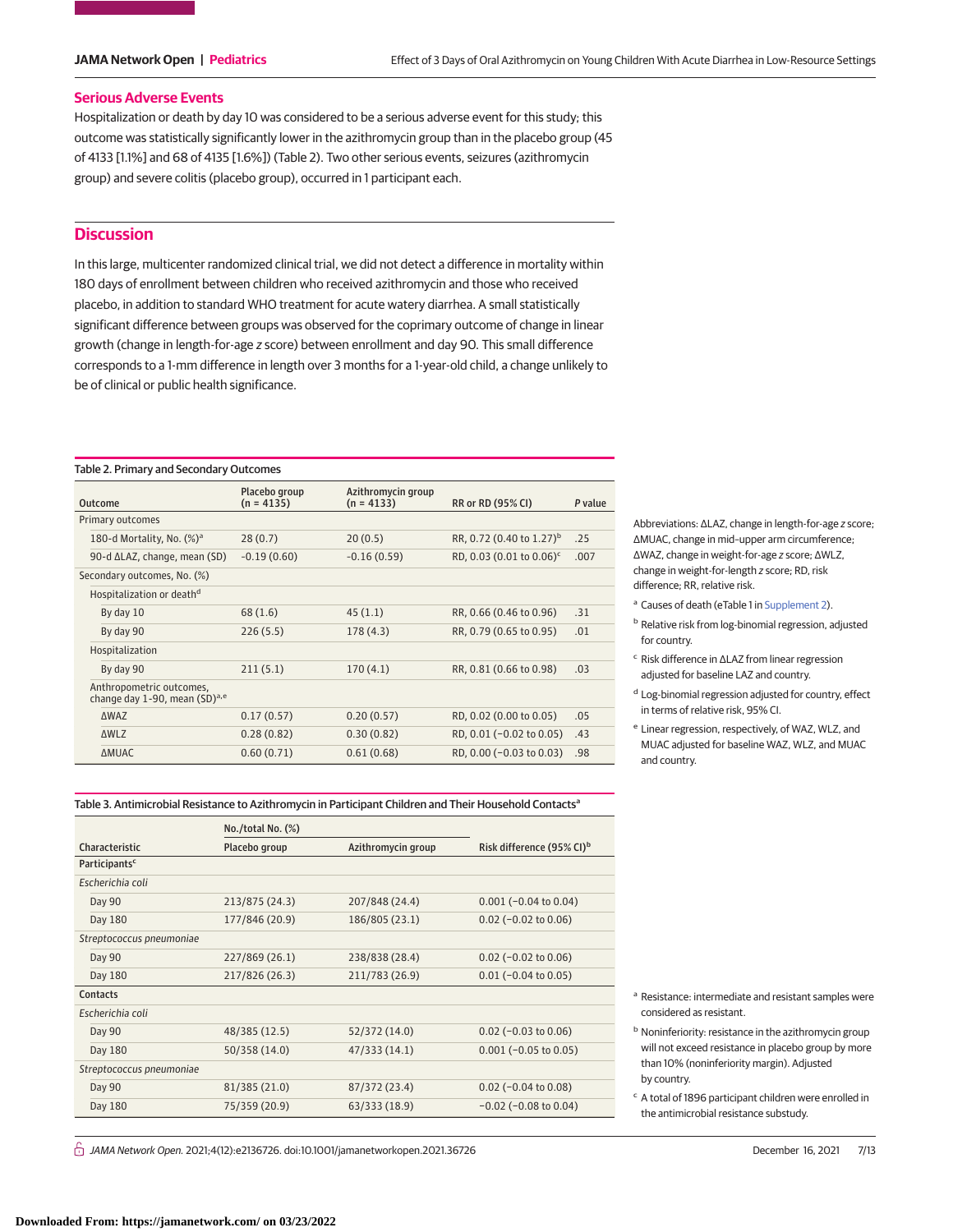We found that 180-day mortality in the control group (0.7%) was substantially lower in our study than the mortality assumption used in sample size estimations (2.7%), which were based on GEMS.<sup>5</sup> It is likely that differences between the GEMS and ABCD trial populations with regard to (1) eligibility criteria related to the severity of the diarrheal illness, (2) the degree of malnutrition, and (3) the rigor of management protocols (GEMS was an observational study in routine care settings, whereas ABCD was a trial in which strict protocols following the WHO guidelines for the management of diarrhea were adhered to), as well as global trends of decreasing diarrheal disease mortality, contributed to the differences between projected and observed mortality rates.

Although the observed mortality rate was slightly lower in the azithromycin group (0.5%) compared with the placebo group (0.7%), the number of children required to detect this difference with adequate statistical power would be 3 times higher than originally planned. This led the DSMB to stop trial recruitment early for futility.

Although the effect of azithromycin on cholera<sup>23,24</sup> and salmonella enteritis<sup>25</sup> has been studied, the effect of azithromycin on mortality among children with acute diarrhea has not been reported, to our knowledge. Mass administration of azithromycin has been shown to reduce overall mortality, but only in high-mortality settings and among children younger than 6 months.<sup>12,13</sup> Although the mechanism of action of improved survival in mass drug administration trials remains unknown, post hoc subanalyses examining whether prevention of diarrhea and dysentery could have played a role are inconclusive.<sup>26</sup> Secondary analysis of a trial of the mass administration of seasonal malaria prophylaxis plus azithromycin or placebo<sup>27</sup> showed no evidence of a protective effect of azithromycin on hospitalization and deaths, and protection from infectious illnesses was short-lived  $(2-4$  weeks).<sup>28</sup> A trial in Niger is under way to test the effect of age-based targeting of biannual azithromycin on mortality and antimicrobial resistance in children.<sup>29</sup>

Although transient increases in weight gain have been reported among children younger than 5 years who received azithromycin compared with placebo,<sup>30</sup> previous studies have not found a substantial benefit of azithromycin for linear growth.<sup>31-33</sup> A pilot trial in Burkina Faso testing the efficacy of azithromycin to improve nutritional outcomes in children with uncomplicated severe acute malnutrition has recently completed recruitment.<sup>34</sup>

With regard to secondary outcomes, the difference in the composite outcome of hospitalization or death merits consideration. There was a 21% lower risk of hospitalization or death in the 90-day follow-up period in the azithromycin group. Similar results were observed for this outcome in the first 10 days of follow-up. At both time points, this difference was driven largely by hospitalization, defined as any overnight stay in the hospital regardless of illness severity. Because hospitalization is dependent on care seeking and severity of illness, randomization and double blinding make it less likely that care seeking may have been different by trial groups. Nevertheless, admission practice is likely to vary substantially by context; 80% of hospitalizations were in the Asian sites included in our study. Thus, the public health and clinical relevance of this finding needs to be interpreted with caution given that the reason for hospitalization or severity of illness that prompted hospitalization was not routinely documented, and that no adjustment was made for multiple comparisons on the secondary outcomes. This finding needs to be confirmed in future research in different contexts of region and childhood illness.

There were no differences in the other anthropometric indices between groups. There was no difference in the proportion of azithromycin resistance in  $E$  coli and  $S$  pneumoniae between children who received azithromycin and children who received placebo, nor among their household contacts. This finding contrasts with those from studies on mass administration of azithromycin for control of trachoma<sup>35</sup> or for improving child survival,<sup>36</sup> both of which showed that mass drug administration was associated with carriage of macrolide-resistant E coli. However, both of these studies involved repeated cycles of mass administration of azithromycin.

 $\bigcap$  JAMA Network Open. 2021;4(12):e2136726. doi:10.1001/jamanetworkopen.2021.36726 (Reprinted) December 16, 2021 8/13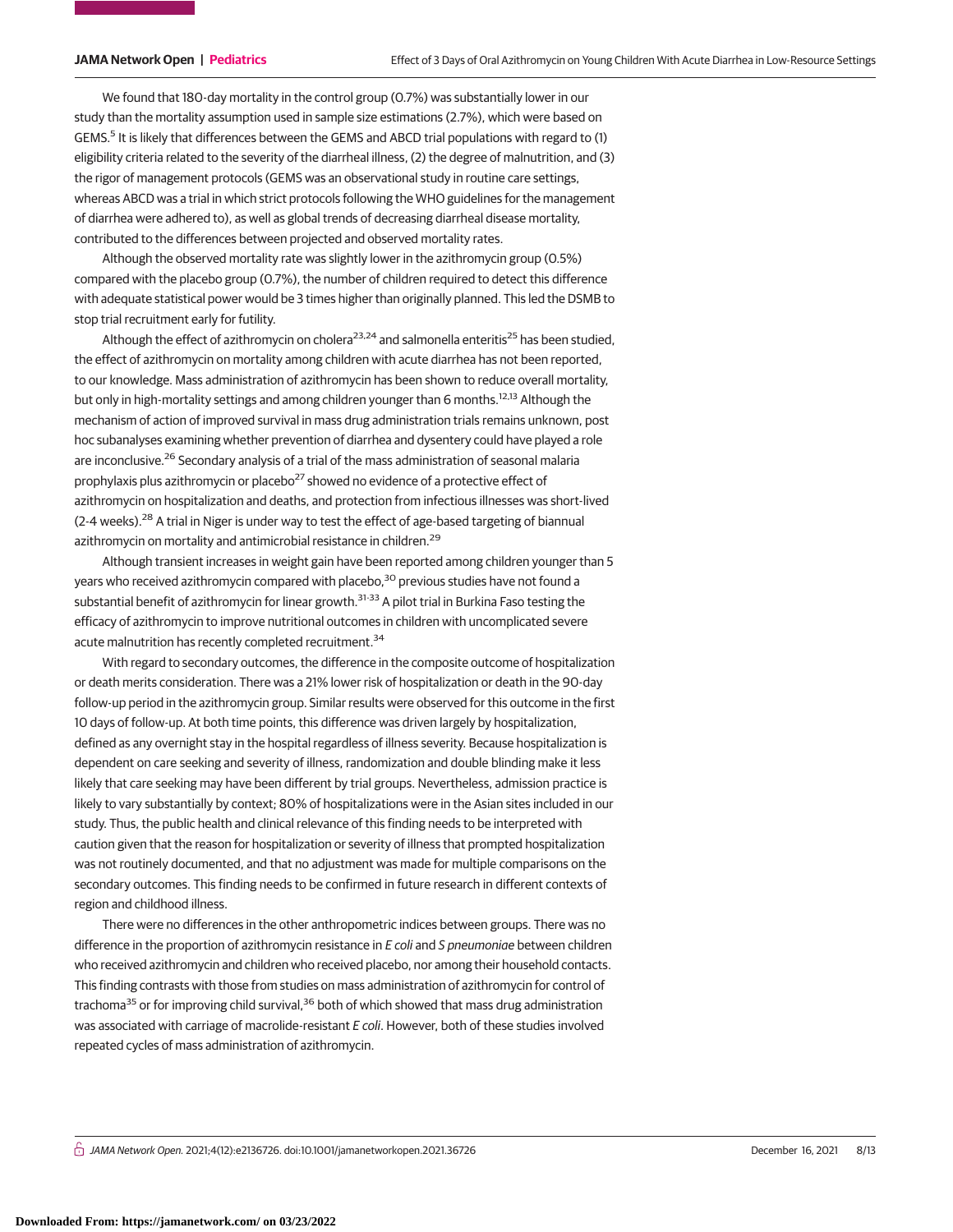#### **Strengths and Limitations**

This study has several strengths. This was a double-blind, randomized, placebo-controlled clinical study, which was conducted using standardized intervention delivery and outcome measurement procedures, thus minimizing selection and measurement bias. The sample size was large, and the study was conducted in 3 countries in south Asia and 4 countries in sub-Saharan Africa, making the findings relevant to settings with the largest burden of childhood diarrhea deaths. Loss to follow-up was low (5%).

This study also has some limitations. This trial can neither demonstrate nor exclude the possibility of a small difference in mortality associated with azithromycin because of the low risk of mortality in the control group. We would have needed a study that was at least 3 times as large to have 80% power to detect the observed difference in mortality. Although trial participants are representative of children who present with diarrhea to first-level health facilities in low- and middleincome countries, we did not include those with more severe diarrheal disease or severe malnutrition.

The results of this trial have programmatic implications. Mortality in this trial was low, although the children presenting with diarrhea who enrolled in the trial were vulnerable given their age, dehydration status, and/or the presence of underlying malnutrition. We hypothesize that the trial requirement for rigorous adherence to the WHO guidelines for the management of diarrhea<sup>2</sup> substantially contributed to the low observed mortality.<sup>4</sup> Household follow-up visits to directly administer or observe treatment administration may have also had an effect on observed mortality owing to the Hawthorne effect. Although these data do not support the addition of azithromycin to standard care for diarrheal diseases in these settings, they do suggest prioritizing resources for diarrheal disease treatment in accordance with WHO guidelines and follow-up for high-risk children.

### **Conclusions**

The ABCD trial did not detect an improvement in survival from the addition of azithromycin to standard WHO case management of acute watery diarrhea. Although a small reduction in linear growth faltering was seen in the treatment group, this is unlikely to be of clinical or public health significance. These results support rigorous adherence to the current WHO guidelines on the management of diarrhea and do not suggest that a change to global diarrhea management guidelines or policy is merited.

#### **ARTICLE INFORMATION**

**Accepted for Publication:** September 21, 2021.

**Published:** December 16, 2021. doi[:10.1001/jamanetworkopen.2021.36726](https://jama.jamanetwork.com/article.aspx?doi=10.1001/jamanetworkopen.2021.36726&utm_campaign=articlePDF%26utm_medium=articlePDFlink%26utm_source=articlePDF%26utm_content=jamanetworkopen.2021.36726)

**Open Access:** This is an open access article distributed under the terms of the [CC-BY License.](https://jamanetwork.com/pages/cc-by-license-permissions/?utm_campaign=articlePDF%26utm_medium=articlePDFlink%26utm_source=articlePDF%26utm_content=jamanetworkopen.2021.36726) © 2021 The Antibiotics for Children With Diarrhea (ABCD) Study Group.JAMA Network Open.

**Corresponding Authors:** Rajiv Bahl, MD, PhD [\(bahlr@who.int\)](mailto:bahlr@who.int), and Ayesha De Costa, MD, PhD [\(deay@who.int\)](mailto:deay@who.int), Department of Maternal, Child, and Adolescent Health and Aging, World Health Organization, Avenue Appia 20, Geneva 1211, Switzerland.

**ABCD Study Group Authors:** Tahmeed Ahmed, MBBS, PhD; Mohammod Jobayer Chisti, MBBS, MMed, PhD; Muhammad Waliur Rahman, MBBS, MPH; Tahmina Alam, MBBS; Dilruba Ahmed, MBBS, MSc, PhD; Irin Parvin, MBBS; Md. Farhad Kabir, MSc, MPH; Sunil Sazawal, MD; Pratibha Dhingra, PhD; Arup Dutta, MBA; Saikat Deb, PhD; Aishwarya Chouhan, PhD; Anil Kumar Sharma, MD; Vijay Kumar Jaiswal, DCH; Usha Dhingra, MCA; Judd L. Walson, MD, MPH; Benson O. Singa, MBChB, MPH; Patricia B. Pavlinac, PhD, MS; Christine J. McGrath, PhD, MPH; Churchil Nyabinda, BSc; Emily L. Deichsel, PhD, MPH; Maurine Anyango, DCM; Kevin Mwangi Kariuki; Doreen Rwigi; Stephanie N. Tornberg-Belanger; Karen L. Kotloff, MD; Samba O. Sow, MD, MSc; Milagritos D. Tapia, MD; Fadima Cheick Haidara, MD; Ashka Mehta, MPH; Flanon Coulibaly, MD; Henry Badji, MSc; Jasnehta Permala-Booth; Sharon M. Tennant; Dramane Malle, PharmD; Naor Bar-Zeev, MD, PhD; Queen Dube, MBBS, PhD; Bridget Freyne, MBBchBAO, PhD; Nigel Cunliffe, MBChB, PhD; Latif Ndeketa, MSc; Desiree Witte, MD; Chifundo Ndamala, BSc;

 $\bigcap$  JAMA Network Open. 2021;4(12):e2136726. doi:10.1001/jamanetworkopen.2021.36726 (Reprinted) December 16, 2021 9/13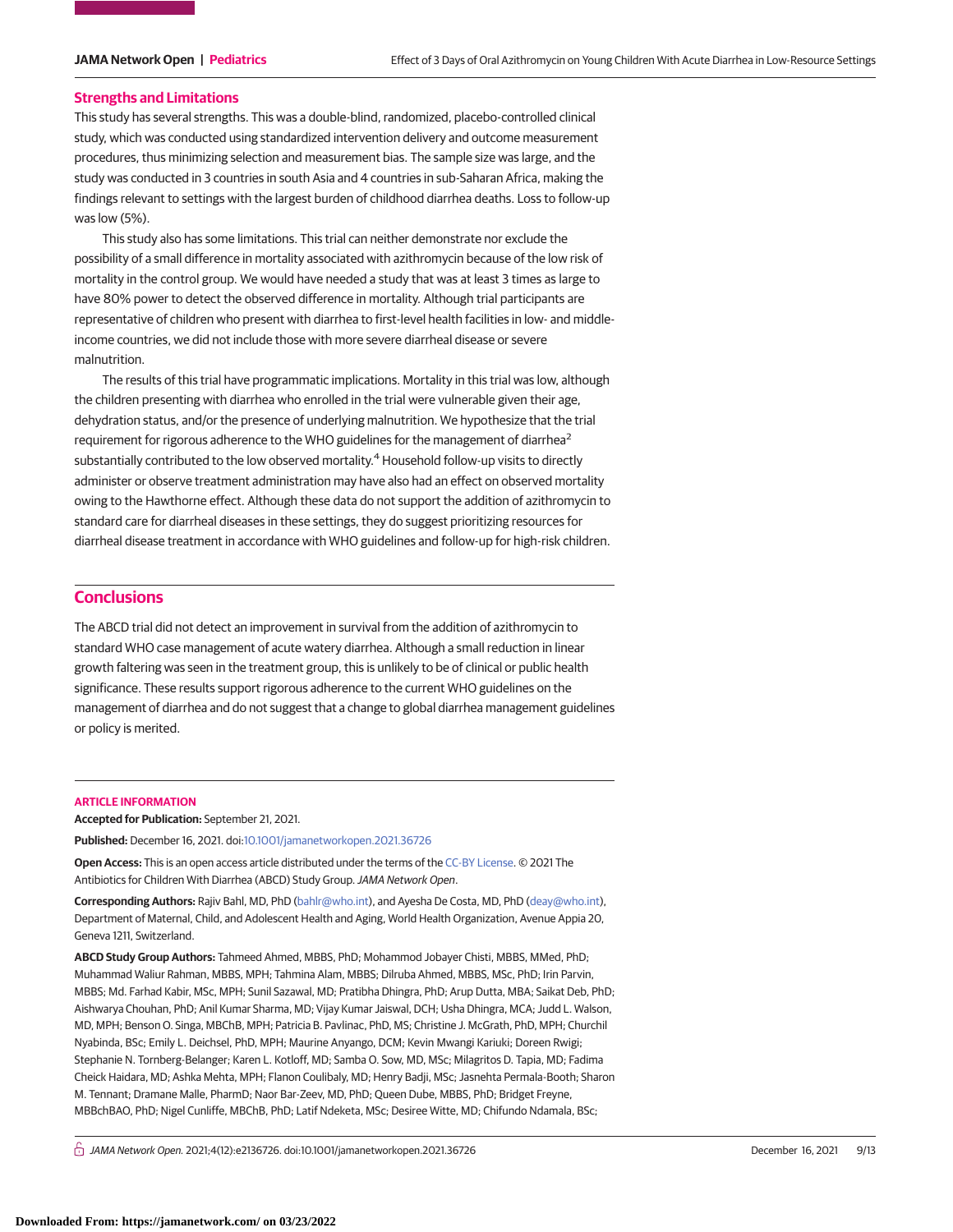Jennifer Cornick, PhD; Farah Naz Qamar, MBBS, DCH, MSc; Mohammad Tahir Yousafzai, MSc, EB, BScN; Shahida Qureshi, MSc; Sadia Shakoor, MBBS, MRCP; Rozina Thobani, MSc, EB, PharmD; Aneeta Hotwani, MSc, MPhil, MBA; Furqan Kabir, MPhil, MBA; Jan Mohammed, MSc; Karim Manji, MBBS, MMed, MPH; Christopher P. Duggan, MD, MPH; Rodrick Kisenge, MD, MMed, PhD; Christopher R. Sudfeld, ScD, ScM; Upendo Kibwana, MSc; Sarah Somji, BSc, MPH; Mohamed Bakari, MSc; Cecylia Msemwa; Abraham Samma; Rajiv Bahl, MD, PhD; Ayesha De Costa, MD, PhD; Jonathon Simon, DSc, MPH; Per Ashorn, MD, PhD.

**Affiliations of ABCD Study Group Authors:** Nutrition and Clinical Services Division, International Centre for Diarrheal Disease Research, Bangladesh, Dhaka, Bangladesh (T. Ahmed, Chisti, Rahman, Alam, Parvin, M. F. Kabir); Laboratory Sciences and Services Division, International Centre for Diarrheal Disease Research, Bangladesh, Dhaka, Bangladesh (D. Ahmed); Center for Public Health Kinetics, New Delhi, Delhi, India (Sazawal, P. Dhingra, Dutta, Deb, Chouhan, Sharma, Jaiswal, U. Dhingra); Childhood Acute Illness and Nutrition Network, Nairobi, Kenya (Walson, Singa); Department of Global Health, University of Washington, Seattle (Walson, Pavlinac, McGrath); Department of Pediatrics, University of Washington, Seattle (Walson); Department of Medicine (Allergy and Infectious Diseases), University of Washington, Seattle (Walson); Kenya Medical Research Institute, Nairobi, Kenya (Singa, Nyabinda, Anyango, Kariuki, Rwigi); Center for Vaccine Development and Global Health, University of Maryland School of Medicine, Baltimore (Deichsel); Department of Epidemiology, University of Washington, Seattle (Tornberg-Belanger); Department of Pediatrics, Center for Vaccine Development and Global Health, University of Maryland School of Medicine, Baltimore (Kotloff, Tapia, Mehta); Department of Medicine, Center for Vaccine Development and Global Health, University of Maryland School of Medicine, Baltimore (Kotloff, Tapia, Mehta); Centre pour le Développement des Vaccins, Bamako, Mali (Sow); Division of Advanced Primary Health Care Research and Clinical Trials, Centre pour le Développement des Vaccins, Bamako, Mali (Haidara, Coulibaly); Division of Clinical Microbiology and Molecular Biology, Centre pour le Développement des Vaccins, Bamako, Mali (Badji, Malle); Department of Medicine, Center for Vaccine Development and Global Health, University of Maryland School of Medicine, Baltimore (Permala-Booth, Tennant); International Vaccine Access Center, Johns Hopkins Bloomberg School of Public Health, Baltimore, Maryland (Bar-Zeev); Department of Pediatrics, Queen Elizabeth Central Hospital, Blantyre, Malawi (Dube); Malawi Liverpool Wellcome Trust Clinical Research Programme, Institute of Infection, Veterinary and Ecological Sciences, The University of Liverpool, Blantyre, Malawi (Freyne, Cornick); National Institutes of Health Research Health Protection Research Unit in Gastrointestinal Infections, University of Liverpool, Liverpool, United Kingdom (Cunliffe); Malawi Liverpool Wellcome Trust Clinical Research Programme, Liverpool School of Tropical Medicine, Blantyre, Malawi (Ndeketa); Malawi Liverpool Wellcome Trust Clinical Research Programme, Blantyre, Malawi (Witte, Ndamala); Department of Pediatrics and Child Heath, Aga Khan University, Karachi, Pakistan (Qamar, Yousafzai, Thobani, Hotwani, F. Kabir, Mohammed); Department of Pathology and Laboratory Medicine, Aga Khan University, Karachi, Pakistan (Qureshi, Shakoor); Department of Pediatrics and Child Health, Muhimbili University of Health and Allied Sciences, Dar es Salaam, Tanzania (Manji, Kisenge, Somji, Bakari); Division of Gastroenterology, Hepatology and Nutrition, Boston Children's Hospital, Department of Nutrition, Harvard T.H. Chan School of Public Health, Boston, Massachusetts (Duggan); Department of Global Health and Population, Harvard T.H. Chan School of Public Health, Boston, Massachusetts (Sudfeld, Samma); Department of Microbiology and Immunology, Muhimbili University of Health and Allied Sciences, Dar es Salaam, Tanzania (Kibwana, Msemwa); Department of Maternal, Child, and Adolescent Health and Aging, World Health Organization, Geneva, Switzerland (Bahl, De Costa, Simon, Ashorn).

**Author Contributions:** Drs De Costa and Bar-Zeev had full access to all of the data in the study and take responsibility for the integrity of the data and the accuracy of the data analysis.

Concept and design: T. Ahmed, Chisti, Rahman, Sazawal, Jaiswal, U. Dhingra, Walson, Singa, Pavlinac, McGrath, Nyabinda, Tornberg-Belanger, Kotloff, Sow, Haidara, Tennant, Bar-Zeev, Witte, Cornick, Qamar, Yousafzai, Manji, Duggan, Kisenge, Bahl, Simon, Ashorn.

Acquisition, analysis, or interpretation of data: T. Ahmed, Chisti, Rahman, Alam, D. Ahmed, Parvin, M. F. Kabir, Sazawal, P. Dhingra, Dutta, Deb, Chouhan, Sharma, Jaiswal, U. Dhingra, Walson, Singa, Pavlinac, McGrath, Nyabinda, Deichsel, Anyango, Kariuki, Rwigi, Kotloff, Sow, Tapia, Mehta, Coulibaly, Badji, Permala-Booth, Tennant, Malle, Bar-Zeev, Dube, Freyne, Cunliffe, Ndeketa, Ndamala, Cornick, Qamar, Yousafzai, Qureshi, Shakoor, Thobani, Hotwani, F. Kabir, Mohammed, Manji, Duggan, Kisenge, Sudfeld, Kibwana, Somji, Bakari, Msemwa, Samma, Bahl, De Costa.

Drafting of the manuscript: Chisti, Rahman, Alam, Parvin, Sazawal, P. Dhingra, Sharma, Walson, Sow, Haidara, Coulibaly, Tennant, Bar-Zeev, Dube, Freyne, Ndeketa, Ndamala, Cornick, Qamar, Qureshi, Thobani, Hotwani, Manji, Kisenge, Sudfeld, Kibwana, Bakari, Msemwa, Bahl, De Costa.

Critical revision of the manuscript for important intellectual content: T. Ahmed, Chisti, Rahman, D. Ahmed, M. F. Kabir, Dutta, Deb, Chouhan, Jaiswal, U. Dhingra, Singa, Pavlinac, McGrath, Nyabinda, Deichsel, Anyango, Kariuki, Rwigi, Tornberg-Belanger, Kotloff, Sow, Tapia, Mehta, Coulibaly, Badji, Permala-Booth, Tennant, Malle, Bar-Zeev,

 $\bigcap$  JAMA Network Open. 2021;4(12):e2136726. doi:10.1001/jamanetworkopen.2021.36726 (Reprinted) December 16, 2021 10/13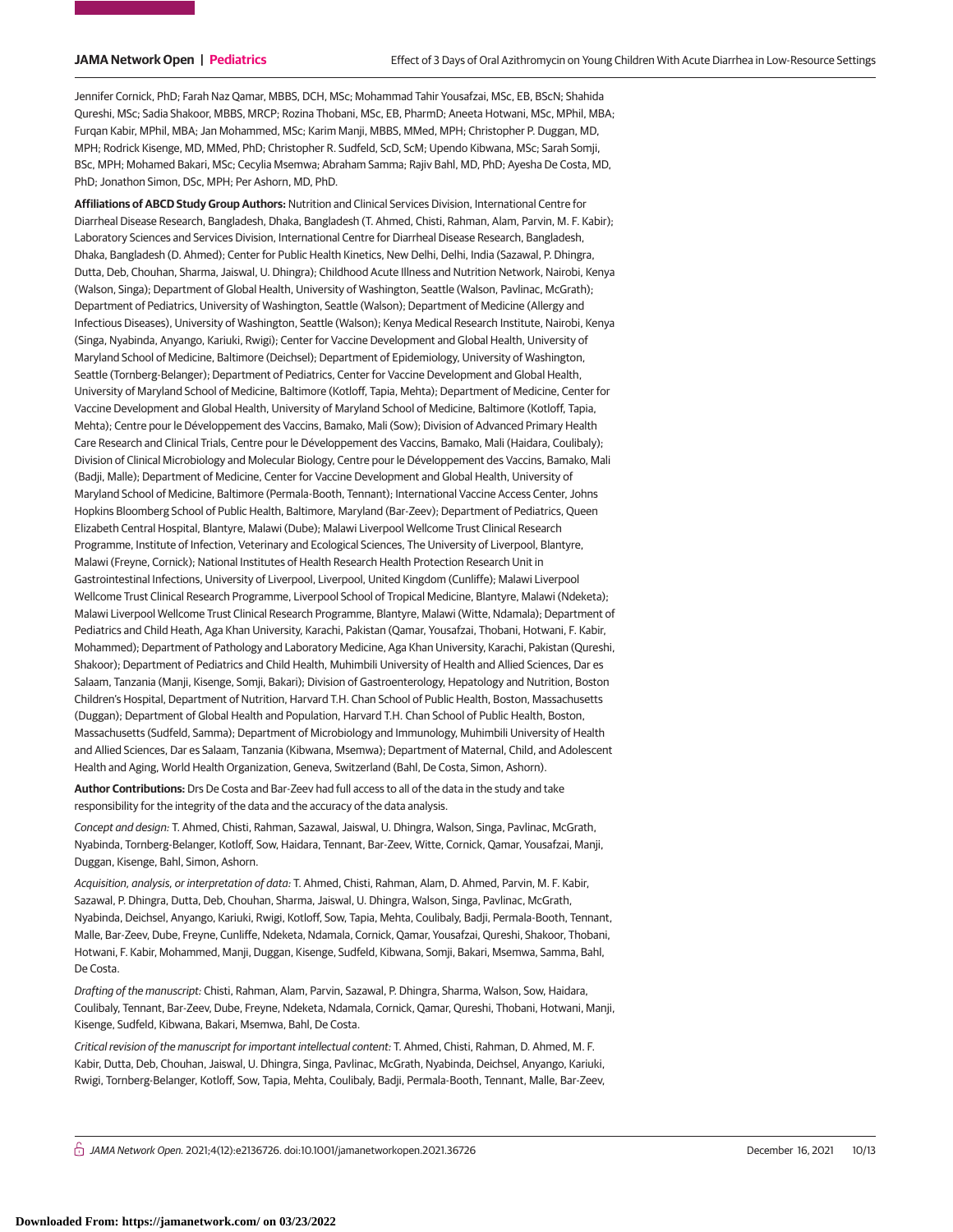Cunliffe, Witte, Cornick, Qamar, Yousafzai, Shakoor, F. Kabir, Mohammed, Manji, Duggan, Kisenge, Sudfeld, Somji, Samma, Bahl, De Costa, Simon, Ashorn.

Statistical analysis: Chisti, Rahman, M. F. Kabir, Sazawal, Dutta, Walson, Pavlinac, Nyabinda, Kariuki, Bar-Zeev, Ndeketa, Cornick, Mohammed, Sudfeld, Bakari, Msemwa, Bahl, De Costa.

Obtained funding: T. Ahmed, Chisti, Walson, Kotloff, Sow, Bar-Zeev, Bahl.

Administrative, technical, or material support: T. Ahmed, Chisti, Rahman, Alam, D. Ahmed, Parvin, Sazawal, P. Dhingra, Dutta, Deb, Chouhan, Sharma, Jaiswal, U. Dhingra, Walson, Tornberg-Belanger, Sow, Mehta, Coulibaly, Badji, Permala-Booth, Tennant, Malle, Bar-Zeev, Dube, Freyne, Cunliffe, Ndeketa, Witte, Ndamala, Cornick, Qamar, Yousafzai, Qureshi, Shakoor, Thobani, Hotwani, F. Kabir, Mohammed, Manji, Duggan, Kisenge, Somji, Samma, Bahl, De Costa, Simon, Ashorn.

Supervision: T. Ahmed, Rahman, Alam, Parvin, Sazawal, P. Dhingra, Dutta, Deb, Chouhan, Sharma, Jaiswal, U. Dhingra, Walson, Singa, Pavlinac, McGrath, Nyabinda, Deichsel, Anyango, Rwigi, Kotloff, Sow, Haidara, Coulibaly, Bar-Zeev, Freyne, Cunliffe, Ndeketa, Witte, Ndamala, Cornick, Yousafzai, Mohammed, Duggan, Kisenge, Sudfeld, Kibwana, Somji, Samma, Bahl, De Costa, Simon, Ashorn.

**Conflict of Interest Disclosures:** None reported.

**Funding/Support:** This trial was funded by the Bill & Melinda Gates Foundation (grant OPP 1126331).

**Role of the Funder/Sponsor:** The funding source had no role in the design and conduct of the study; collection, management, analysis, and interpretation of the data; preparation, review, or approval of the manuscript; and decision to submit the manuscript for publication.

**The ABCD Study Team Members: Bangladesh:** Tahmeed Ahmed, Mohammod Jobayer Chisti, Muhammad Waliur Rahman, Tahmina Alam, Dilruba Ahmed, Irin Parvin, and Md. Farhad Kabir. **India:** Sunil Sazawal, Pratibha Dhingra, Arup Dutta, Saikat Deb, Aishwarya Chouhan, Anil Kumar Sharma, Vijay Kumar Jaiswal, and Usha Dhingra. **Kenya:** Judd L. Walson, Benson O. Singa, Patricia B. Pavlinac, Christine J. McGrath, Churchil Nyabinda, Emily L. Deichsel, Maurine Anyango, Kevin Mwangi Kariuki, Doreen Rwigi, and Stephanie N. Tornberg-Belanger. **Mali:** Karen L. Kotloff, Samba O. Sow, Milagritos D. Tapia, Fadima Cheick Haidara, Ashka Mehta, Flanon Coulibaly, Henry Badji, Jasnehta Permala-Booth, Sharon M. Tennant, and Dramane Malle. **Malawi:** Naor Bar-Zeev, Queen Dube, Bridget Freyne, Nigel Cunliffe, Latif Ndeketa, Desiree Witte, Chifundo Ndamala, and Jennifer Cornick. **Pakistan:** Farah Naz Qamar, Mohammad Tahir Yousafzai, Shahida Qureshi, Sadia Shakoor, Rozina Thobani, Aneeta Hotwani, Furqan Kabir, and Jan Mohammed. **Tanzania:** Karim Manji, Christopher P. Duggan, Rodrick Kisenge, Christopher R. Sudfeld, Upendo Kibwana, Sarah Somji, Mohamed Bakari, Cecylia Msemwa, and Abraham Samma. **World Health Organization, Geneva:** Rajiv Bahl, Ayesha De Costa, Jonathon Simon, and Per Ashorn.

#### **Data Sharing Statement:** See [Supplement 3.](https://jama.jamanetwork.com/article.aspx?doi=10.1001/jamanetworkopen.2021.36726&utm_campaign=articlePDF%26utm_medium=articlePDFlink%26utm_source=articlePDF%26utm_content=jamanetworkopen.2021.36726)

**Additional Contributions:** We thank the children who participated in this trial and their families; the physicians, pharmacists, and research assistants who helped conduct the trial in each of the 7 countries; Data Safety Monitoring Board members, Mathuram Santosham (chair), Yin Bun Cheung, Shinjini Bhatnagar, Elizabeth Molyneux, and Godwin Ndossi. The data management team at RTI International are acknowledged for supporting data management and organizing monitoring visits at sites.

**Additional Information:** The trial steering group comprising the World Health Organization (WHO) trial coordinating unit and the principal investigators from each of the 7 countries reviewed and interpreted the final data at a workshop convened by WHO. The first draft of the manuscript was prepared by writing subgroups and consolidated by the trial coordinating unit. All of the named members of the ABCD trial group had an opportunity to revise the manuscript for intellectual content and approved it for publication. Anonymized participant data will be made available on requests directed to the corresponding author. Proposals will be reviewed and approved by the sponsor, investigator, and collaborators based on scientific merit. After approval of a proposal, data can be shared through a secure online platform after signing a data access agreement.

#### **REFERENCES**

**1**. GBD 2016 Diarrhoeal Disease Collaborators. Estimates of the global, regional, and national morbidity, mortality, and aetiologies of diarrhoea in 195 countries: a systematic analysis for the Global Burden of Disease Study 2016. Lancet Infect Dis. 2018;18(11):1211-1228. doi[:10.1016/S1473-3099\(18\)30362-1](https://dx.doi.org/10.1016/S1473-3099(18)30362-1)

**2**. World Health Organization. Integrated management of childhood illness. Accessed October 8, 2020. [https://](https://apps.who.int/iris/bitstream/handle/10665/43993/9789241597289_eng.pdf?sequence=1) [apps.who.int/iris/bitstream/handle/10665/43993/9789241597289\\_eng.pdf?sequence=1](https://apps.who.int/iris/bitstream/handle/10665/43993/9789241597289_eng.pdf?sequence=1)

**3**. Chopra M, Mason E, Borrazzo J, et al. Ending of preventable deaths from pneumonia and diarrhoea: an achievable goal. Lancet. 2013;381(9876):1499-1506. doi[:10.1016/S0140-6736\(13\)60319-0](https://dx.doi.org/10.1016/S0140-6736(13)60319-0)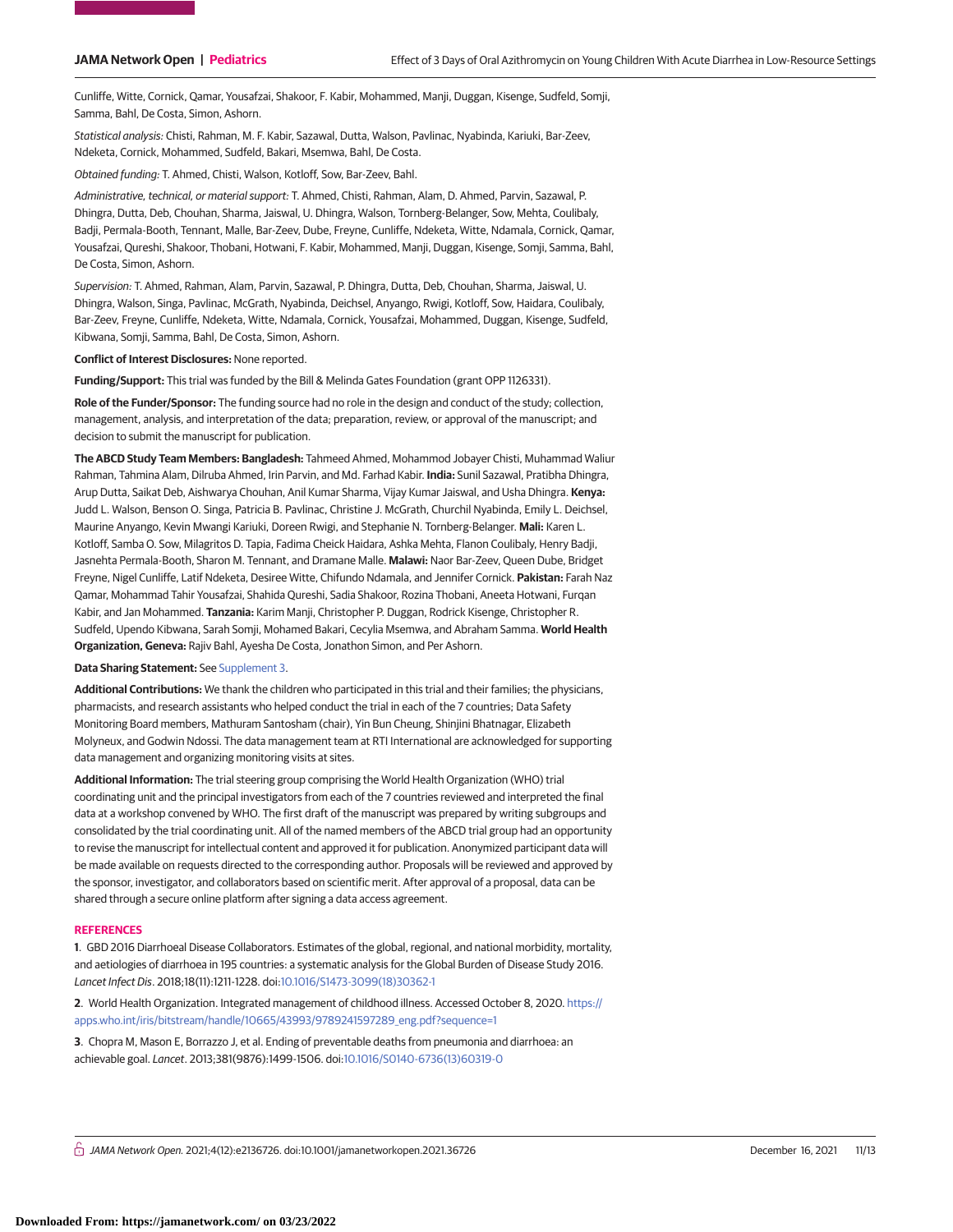**4**. Black R, Fontaine O, Lamberti L, et al. Drivers of the reduction in childhood diarrhea mortality 1980-2015 and interventions to eliminate preventable diarrhea deaths by 2030.J Glob Health. 2019;9(2):020801. doi[:10.7189/](https://dx.doi.org/10.7189/jogh.09.020801) [jogh.09.020801](https://dx.doi.org/10.7189/jogh.09.020801)

**5**. Kotloff KL, Nataro JP, Blackwelder WC, et al. Burden and aetiology of diarrhoeal disease in infants and young children in developing countries (the Global Enteric Multicenter Study, GEMS): a prospective, case-control study. Lancet. 2013;382(9888):209-222. doi[:10.1016/S0140-6736\(13\)60844-2](https://dx.doi.org/10.1016/S0140-6736(13)60844-2)

**6**. Platts-Mills JA, Liu J, Rogawski ET, et al; MAL-ED Network Investigators. Use of quantitative molecular diagnostic methods to assess the aetiology, burden, and clinical characteristics of diarrhoea in children in low-resource settings: a reanalysis of the MAL-ED cohort study. Lancet Glob Health. 2018;6(12):e1309-e1318. doi: [10.1016/S2214-109X\(18\)30349-8](https://dx.doi.org/10.1016/S2214-109X(18)30349-8)

**7**. Liu J, Platts-Mills JA, Juma J, et al. Use of quantitative molecular diagnostic methods to identify causes of diarrhoea in children: a reanalysis of the GEMS case-control study. Lancet. 2016;388(10051):1291-1301. doi[:10.](https://dx.doi.org/10.1016/S0140-6736(16)31529-X) [1016/S0140-6736\(16\)31529-X](https://dx.doi.org/10.1016/S0140-6736(16)31529-X)

**8**. Levine MM, Nasrin D, Acácio S, et al. Diarrhoeal disease and subsequent risk of death in infants and children residing in low-income and middle-income countries: analysis of the GEMS case-control study and 12-month GEMS-1A follow-on study. Lancet Glob Health. 2020;8(2):e204-e214. doi[:10.1016/S2214-109X\(19\)30541-8](https://dx.doi.org/10.1016/S2214-109X(19)30541-8)

**9**. Rogawski ET, Liu J, Platts-Mills JA, et al; MAL-ED Network Investigators. Use of quantitative molecular diagnostic methods to investigate the effect of enteropathogen infections on linear growth in children in low-resource settings: longitudinal analysis of results from the MAL-ED cohort study. Lancet Glob Health. 2018;6 (12):e1319-e1328. doi[:10.1016/S2214-109X\(18\)30351-6](https://dx.doi.org/10.1016/S2214-109X(18)30351-6)

**10**. Wasihun AG, Dejene TA, Teferi M, et al. Risk factors for diarrhoea and malnutrition among children under the age of 5 years in the Tigray region of Northern Ethiopia. PLoS One. 2018;13(11):e0207743. doi[:10.1371/journal.](https://dx.doi.org/10.1371/journal.pone.0207743) [pone.0207743](https://dx.doi.org/10.1371/journal.pone.0207743)

**11**. Rice AL, Sacco L, Hyder A, Black RE. Malnutrition as an underlying cause of childhood deaths associated with infectious diseases in developing countries. Bull World Health Organ[. 2000;78\(10\):1207-1221.](https://www.ncbi.nlm.nih.gov/pubmed/11100616)

**12**. Porco TC, Gebre T, Ayele B, et al. Effect of mass distribution of azithromycin for trachoma control on overall mortality in Ethiopian children: a randomized trial.JAMA. 2009;302(9):962-968. doi[:10.1001/jama.2009.1266](https://jama.jamanetwork.com/article.aspx?doi=10.1001/jama.2009.1266&utm_campaign=articlePDF%26utm_medium=articlePDFlink%26utm_source=articlePDF%26utm_content=jamanetworkopen.2021.36726)

**13**. Keenan JD, Bailey RL, West SK, et al; MORDOR Study Group. Azithromycin to reduce childhood mortality in sub-Saharan Africa. N Engl J Med. 2018;378(17):1583-1592. doi[:10.1056/NEJMoa1715474](https://dx.doi.org/10.1056/NEJMoa1715474)

**14**. Keenan JD, Arzika AM, Maliki R, et al. Longer-term assessment of azithromycin for reducing childhood mortality in Africa. N Engl J Med. 2019;380(23):2207-2214. doi[:10.1056/NEJMoa1817213](https://dx.doi.org/10.1056/NEJMoa1817213)

**15**. ABCD study team. A double-blind placebo-controlled trial of azithromycin to reduce mortality and improve growth in high-risk young children with non-bloody diarrhoea in low resource settings: the Antibiotics for Children with Diarrhoea (ABCD) trial protocol. Trials. 2020;21(1):71. doi[:10.1186/s13063-019-3829-y](https://dx.doi.org/10.1186/s13063-019-3829-y)

**16**. World Health Organization. Measuring a child's growth. Accessed October 8, 2020. [https://www.who.int/](https://www.who.int/childgrowth/training/module_b_measuring_growth.pdf) [childgrowth/training/module\\_b\\_measuring\\_growth.pdf](https://www.who.int/childgrowth/training/module_b_measuring_growth.pdf)

**17**. World Health Organization. WHO child growth standards: length/height-for-age, weight-for-age, weight-forlength, weight-for-height and body mass index-for-age: methods and development. Accessed October 8, 2020. <https://apps.who.int/iris/handle/10665/43413>

**18**. World Health Organization. Integrated management of childhood illness: chart booklet. 2014. Accessed October 8, 2020. <https://www.who.int/docs/default-source/mca-documents/imci-chart-booklet.pdf>

**19**. Clinical and Laboratory Standards Institute. Methods for Antimicrobial Dilution and Disk Susceptibility Testing of Infrequently Isolated or Fastidious Bacteria. 3rd ed. Clinical and Laboratory Standards Institute; 2016.

**20**. ABCD Study team. ABCD trial protocol, version 9.0. Accessed October 8, 2020. [https://clinicaltrials.gov/](https://clinicaltrials.gov/ProvidedDocs/14/NCT03130114/Prot_001.pdf) [ProvidedDocs/14/NCT03130114/Prot\\_001.pdf](https://clinicaltrials.gov/ProvidedDocs/14/NCT03130114/Prot_001.pdf)

**21**. ABCD Study team. ABCD: statistical analysis plan, version 1.0. Accessed October 8, 2020. [https://clinicaltrials.](https://clinicaltrials.gov/ProvidedDocs/14/NCT03130114/SAP_000.pdf) [gov/ProvidedDocs/14/NCT03130114/SAP\\_000.pdf](https://clinicaltrials.gov/ProvidedDocs/14/NCT03130114/SAP_000.pdf)

**22**. Dunnett CW, Gent M. Significance testing to establish equivalence between treatments, with special reference to data in the form of 2 × 2 tables. Biometrics. 1977;33(4):593-602. doi[:10.2307/2529457](https://dx.doi.org/10.2307/2529457)

**23**. Kaushik JS, Gupta P, Faridi MM, Das S. Single dose azithromycin versus ciprofloxacin for cholera in children: a randomized controlled trial. Indian Pediatr. 2010;47(4):309-315. doi[:10.1007/s13312-010-0059-5](https://dx.doi.org/10.1007/s13312-010-0059-5)

**24**. Khan WA, Saha D, Rahman A, Salam MA, Bogaerts J, Bennish ML. Comparison of single-dose azithromycin and 12-dose, 3-day erythromycin for childhood cholera: a randomised, double-blind trial. Lancet. 2002;360(9347): 1722-1727. doi[:10.1016/S0140-6736\(02\)11680-1](https://dx.doi.org/10.1016/S0140-6736(02)11680-1)

 $\bigcap$  JAMA Network Open. 2021;4(12):e2136726. doi:10.1001/jamanetworkopen.2021.36726 (Reprinted) December 16, 2021 12/13